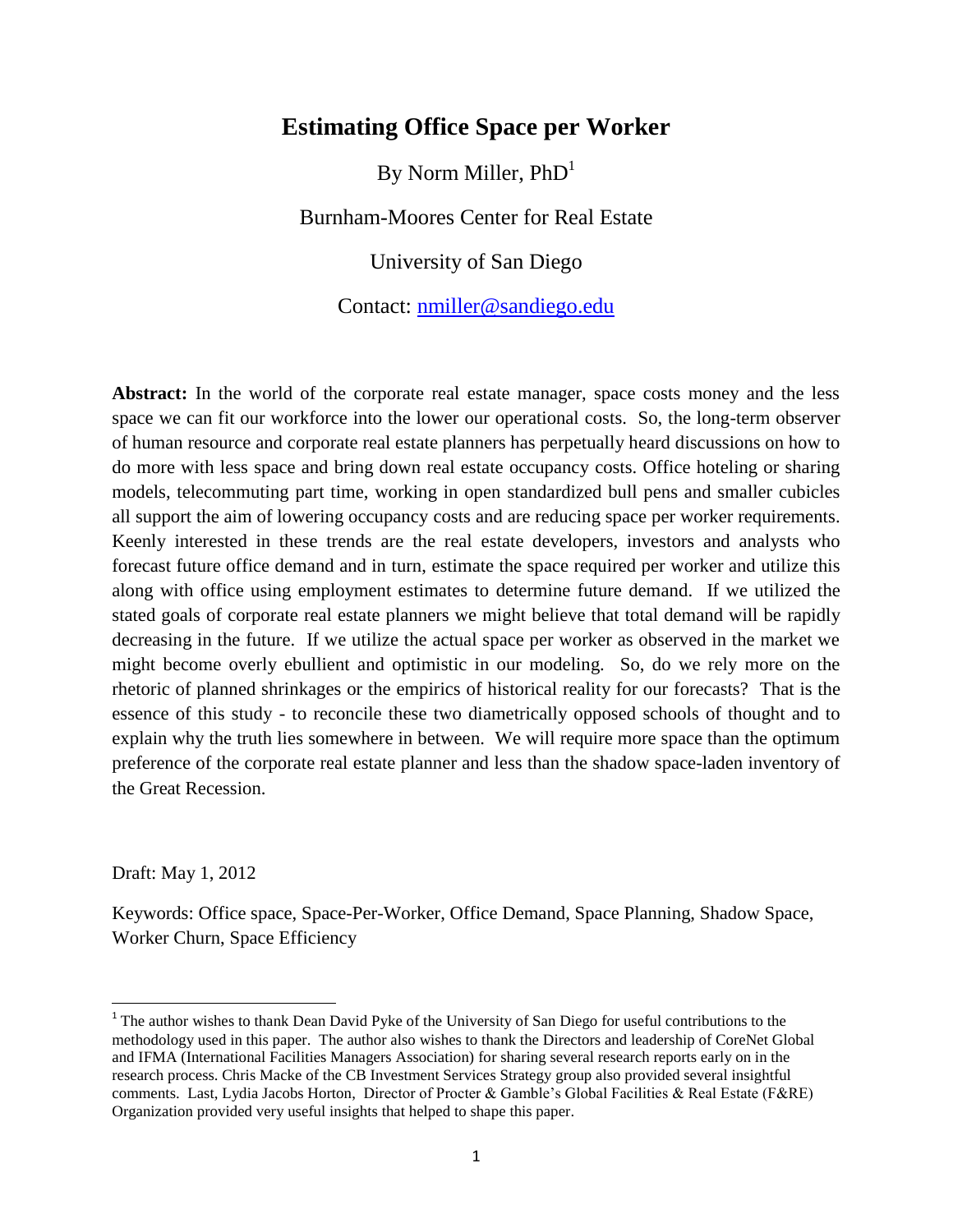# **Estimating Office Space per Worker**

### **I. Introduction**

 $\overline{\phantom{a}}$ 

Office space demand estimation is an important topic representing over 12 billion square feet of space and \$1.6 trillion U.S. dollars in value in the United States alone, even during the lingering recessionary market of 2009.<sup>2</sup> As of 2012 the office stock may be worth closer to \$2 trillion.<sup>3</sup> Office space demand is sensitive to space requirement assumptions, rent levels, tenant type and possibly culture. In many demand models we simply assume 200 or 250 square feet without any solid evidence for such an assumption other than conventional wisdom. If you ask a corporate real estate manager or a human resources manager they may tell you the target for their firm is 185, 150 or even as low as 100 square feet per person in the U.S. and even less in Asian or expensive European markets. However, they are generally speaking only of a target based on some high utilization<sup>4</sup> target and stable employment, where nearly everyone the firm plans to hire over the next several years is already hired and present and no one is leaving so turnover is low. Until such time as they actually have hired all the potential new employees they may find that they are nowhere near the target figures resulting in excess capacity, lower utilization than expected and higher than targeted space per person goals. Of course, firms that are not growing or shrinking in size will also find they are drifting further and further from space per worker targets.

One example of a firm that has downsized its rental footprint and increased utilization rates is Accenture.<sup>5</sup> In the year 2000 Accenture already permitted some remote work and had a 50% utilization rate, not unusual for the office market and allocated 250 square feet per work station and 118 square feet per employee. In 2011 Accenture had workstations based on 120 to 150 square feet per workstation and 65 square feet per employee and a utilization rate of 87%. During this time the occupancy cost went from 14% of general and administrative expense to 8% of general and administrative expense. In theory if a firm utilizes 50% of its space at any one time and if all spaces are substitutable and employment is stable, they could cut their space demand in half. Of course, this may create a stock out problem with insufficient space but in the case of Accenture they have shifted this overload demand to a variety of short term space providers, such as Liquidspace.com, Regus, Servcorp, Bizspace, Premier Business Centers, Office Suites Plus, Corporate Office Centers or a variety of similar on demand short term office space providers. Such firms charge by the hour and provide private offices, workstations and huddle rooms and larger conference and presentation rooms. Of course, the library and

 $^{2}$  See "Slicing, Dicing and Scoping the Size of the Commercial Real Estate Market," Florance, Miller, Peng and Spivey, *Journal of Real Estate Portfolio Management*, Vol. 16, No. 2, 2010.

 $3$  Rough estimate by the author using the composite index of the Costar Commercial Repeat Sales Index, when value weighted.

 $^4$  Utilization rate here refers to the percentage of time that all work stations or desks or offices are actually occupied as a percent of total availability.

<sup>&</sup>lt;sup>5</sup> Source: Presentation by Dan Johnson of Accenture at the Corenet Global Summit, April 30, 2012 in San Diego.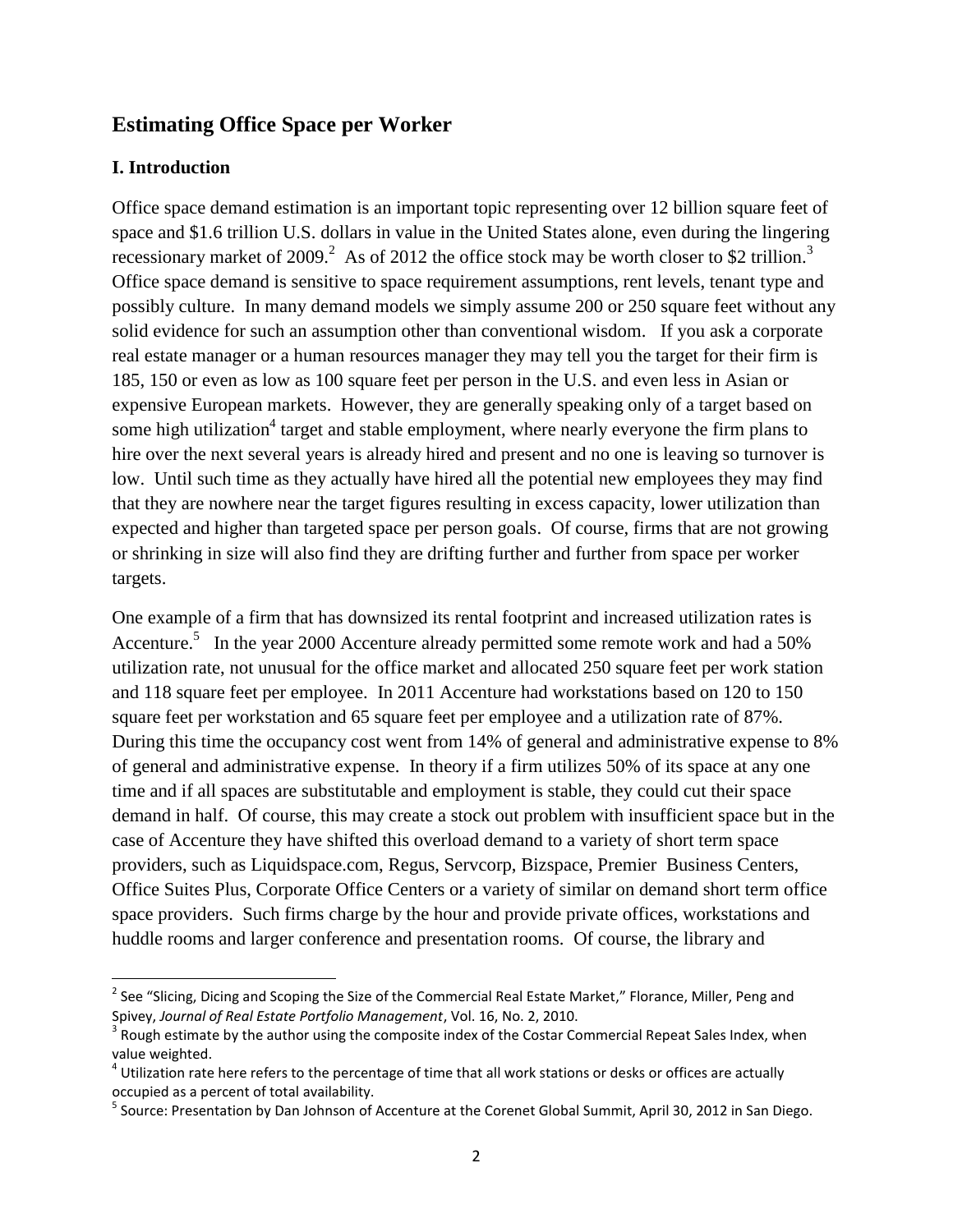Starbucks and others also provide alternatives to home based offices for those that need to escape working at home or need to meet up with others. Procter and Gamble has increased utilization rates and reduced space demand by standardizing cubicles so that nearly everyone in the firm has the same sized workstation and by providing huddle rooms for meetings and leasing less space than required for all employees. Whether many other firms will follow the lead of Accenture and Procter and Gamble and promote and support, or at least, tolerate remote workers and using shared flexible standardized office space remains to be seen. If they do, we will see a shift in the amount of space rented directly by users, a significant increase in the use of temporary office space providers and more people working at home, libraries, and coffee shops. This will in turn decrease the total amount of office space per employee as we move to higher utilization rates.

The estimate of office-using employment growth rate is no more or less critical an assumption than the space required per worker and at the same time, the disparity of forecast assumptions we observe in the market is baffling. More refined office demand models will use space per worker by industry sector with a forecast of the growth by each sector for each geographic market. Often the planning decisions boil down to a reasonable guess on the space requirement per worker and how important it is for everyone to have space. One reason we find a huge discrepancy in the amount of space assumed to be required per person is because of terminology, as generated and used differently in the worlds of space managers and asset managers, but this only explains about 16% of the difference, as described below.

# **Perspectives and Terms Vary by Trade Association**

In 2007 IFMA, the International Facility Management Association, in conjunction with BOMA (Building Owners Management Association International) agreed upon terms that are different from those traditionally used in commercial real estate by brokers, developers and leasing agents within NAR (National Association of Realtors), NAIOP, (Commercial Real Estate Development Association) or CCIM (Chartered Commercial Investment Member). IFMA with BOMA came up with the following terms:

"Interior Gross," which is basically the same as "Gross Area" in commercial real estate terms.

"Plannable Gross": Perimeter encroachments are subtracted from gross area. For example, window seals are subtracted or posts and beams that protrude into the interior.

"Plannable": Vertical penetrations like elevators and service areas are subtracted. This is fairly akin to what commercial real estate people call the RBA (Rentable Building Area) although the commercial real estate people may not subtract all space intrusions.

"Assignable": This is the net usable space where all interior encroachments including demising walls and partitions are subtracted. The net useable space for commercial real estate would generally not subtract non-supporting interior dividing walls.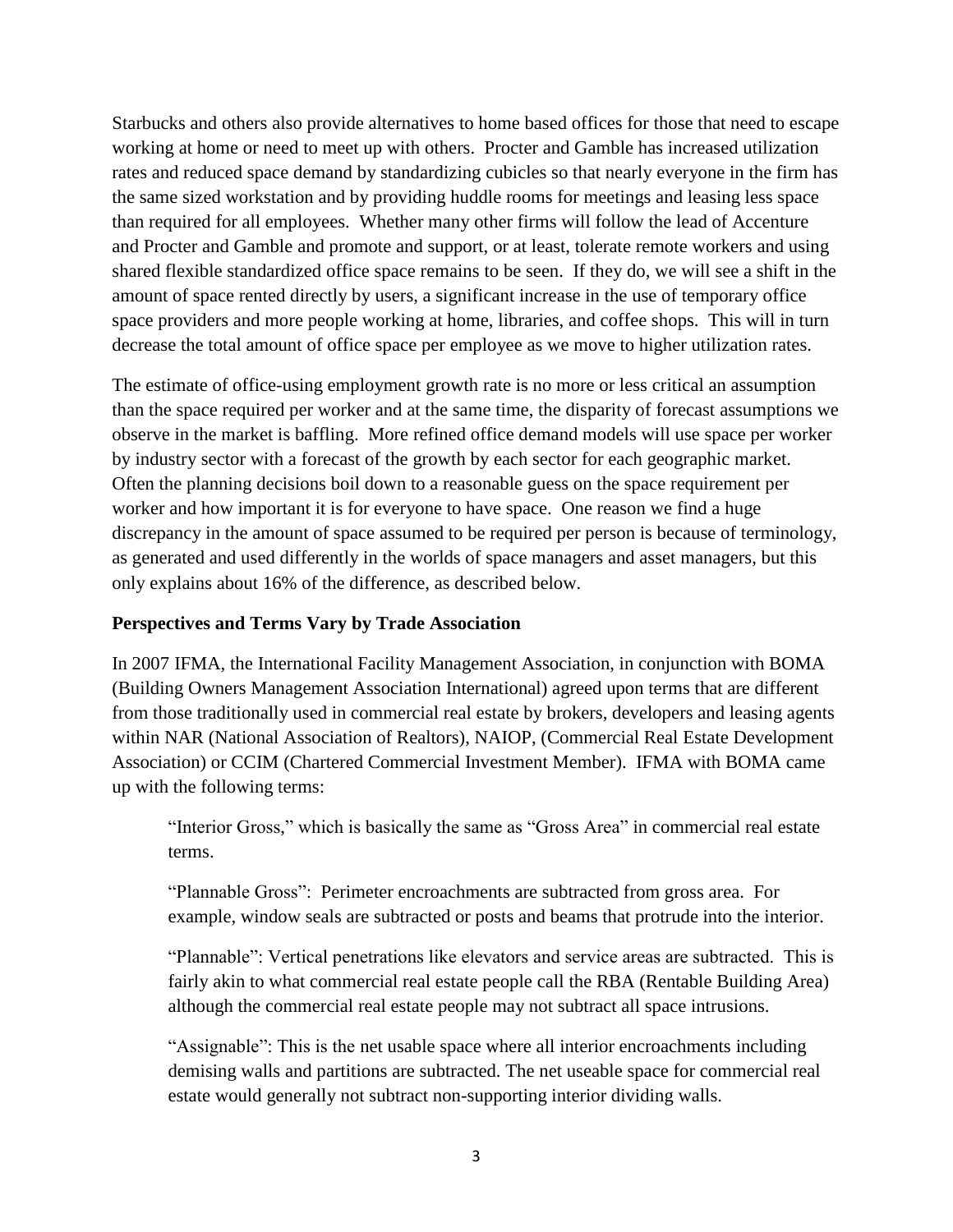In a survey conducted near the end of 2009 and tabulated and published in 2010, IFMA received 424 completed responses detailing space use for different types of organizations. The sample was nationally stratified and included Canadian provinces as well as U.S. states. It was fairly proportional to population so the largest number of surveys came from California. The typical building was 31 to 50 years old but ranged from 1 to 200 years. Using the IFMA definitions of space, Plannable Gross or RBA was 93.8% of the Interior Gross. So as of 2009, landlords lost on average 6.2% of the building from rentable space, because of vertical penetrations and encroachments. When we go from RBA to "Plannable," which we might also call "Usable Space," tenants lose 16.2% off of the RBA based on the facilities managers' calculations. When you go to "assignable" space adjusted for interior encroachments IFMA ends up at only 75.6% of the RBA. So on average tenants lose 16.2% of the RBA before they even divvy up the space according to IFMA estimates. This means that the tenant might consider themselves as having 250 square feet per worker (using the usable definition of IFMA) while a landlord might calculate this out at 298 square feet, as they are charging rent on the RBA space even though some of it is not usable. Right away we start to understand how the corporate facilities managers might have smaller figures per worker than real estate people who are relying on RBA definitions. Based on this one sample we see facilities managers as estimating significantly lower space per worker figures compared to asset managers within the real estate industry.

In section II below is a discussion on US national office space per worker trends compared by various geographic metrics. In section III this same discussion is continued in light of differences by industry group. Section IV reviews the prior literature upon which this research builds and section V presents a model within which we generate estimates of the amount of space per worker that will be observed on average, in light of stated efficiency targets. In section VI the conclusions and summary of findings are provided.

# **II. Space Per Worker Trends**

If we only look at the square feet per worker on **new** leases where the tenant moved in within the last 90 days, we see national averages over time of 180 to 220 square feet.<sup>6</sup> Newer modern buildings also allow more efficient use of space, especially when built to suit for a particular tenant who become first generation users. As the lease ages, the amount of space leased and the number of workers in the space often changes and so the space per worker often climbs. As second generation tenants replace the first generation tenants, it is often more difficult to use the space as efficiently, and this is the case for most smaller firms who cannot, on their own, drive new supply in the market.

Some firms grow and some shrink and some are able to negotiate expansions more easily than contractions, especially in soft markets. As of 2012, on leases close to expiration the average

<sup>&</sup>lt;sup>6</sup> Source: CoStar data in August of 2011. These numbers are reflective of a fairly tight economic environment where firms do not want too much excess space even though they feel that current rental rates are attractive.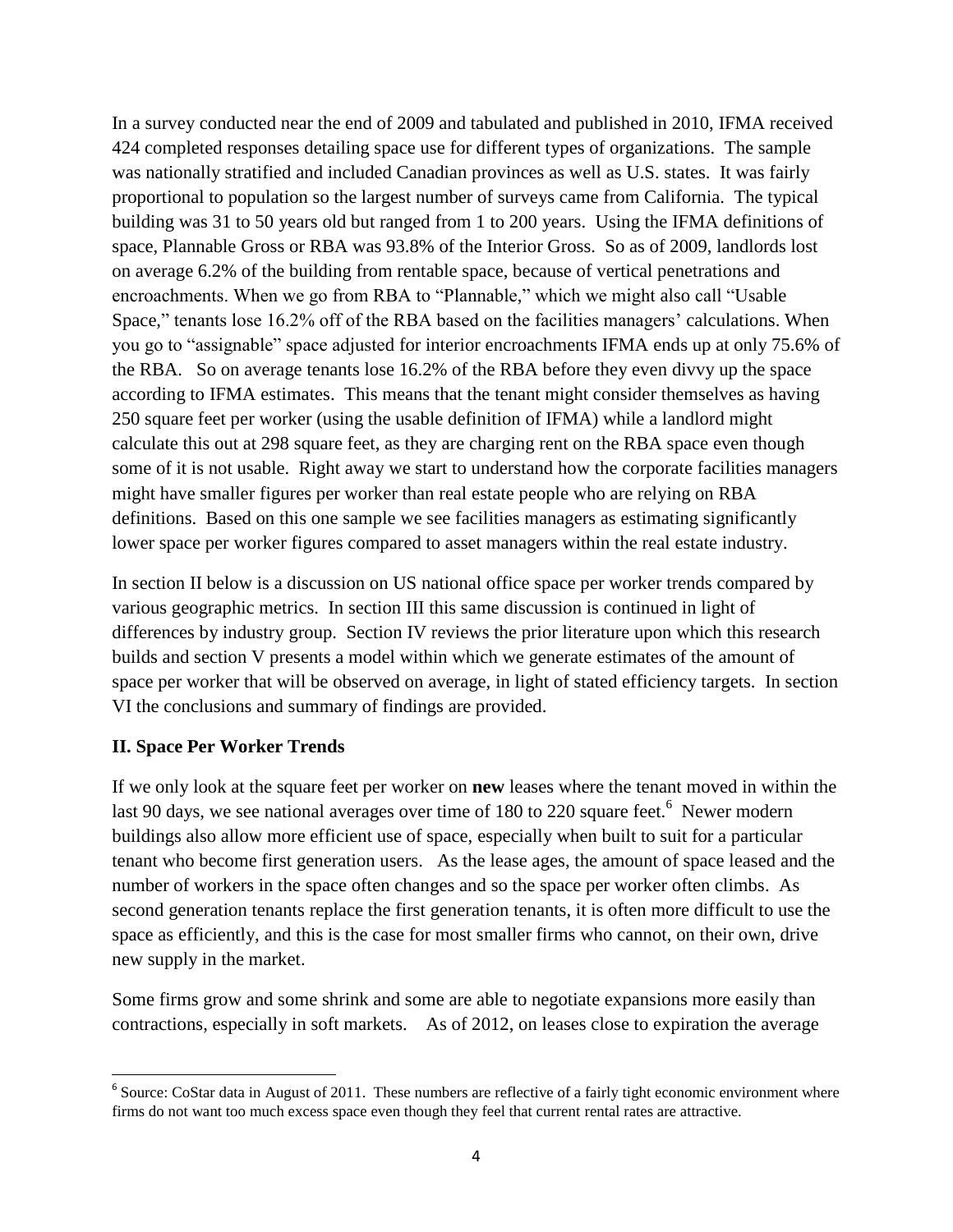space per worker is sometimes double the estimate for new leases.<sup>7</sup> Newer firms and start-ups squeeze more people into the same space while older firms can't downsize until leases expire. This might help to explain why the average square feet per worker shown in Exhibit 1 is so much higher than the figures suggested by corporate real estate executives or facilities managers. We also must keep in mind that Exhibit 1 is based on RBA, rentable building area, and not the plannable or usable space that is used by the corporate real estate world. *This difference in terminology alone explains as much as a 16% upward bias in the figures.* Instead of 340 square feet, the corporate real estate person might calculate this as 283 square feet. Still, when we do not discriminate by lease origination date, that is, when the lease was signed, and simply look at how much space the average tenant occupies, the figures are quite large.

In soft economies we would expect a fair amount of shadow space. Shadow space is leased but not occupied. Since labor costs matter much more than occupancy costs, by a factor of approximately 10 to 15 in the typical U.S. city, most tenants are able to honor their leases until the leases expire and pay for more space than they need. The extra space also provides an option to expand and hire more workers without the need to move. So we should expect to observe significant extra space in weaker economies, when rents seem to be bargains, and we do. When space per worker trends are climbing over time it usually suggests that tenants have not had the chance to downsize yet and are awaiting either the expiration of the lease or simply riding out the weak economy with extra space. The more uncertain the future need for workers the more optional space a firm needs to control in order to be able to ramp up quickly, unless they are to rely totally on remote workers or temporary space providers. This point will be demonstrated later in the discussion.

Exhibit 2 is a sample of averages pulled from mid-2010 from a sample of various cities. Note that while we see more space per worker in the larger cities like New York and Boston, these markets also have more shadow space, as of the point of the survey, compared to smaller markets.<sup>8</sup> Only Honolulu in this survey is close to 200 square feet per worker as of 2010, and we know that Honolulu is an extremely supply-constrained market. We also know that in the very expensive markets of London and Hong Kong the average space per worker is on average much smaller than the figures shown here, so we should not presume that larger more expensive cities always require more space per worker. $9$  Exhibit 3 provides a rough global comparison of space

 $\overline{\phantom{a}}$ 

 $7$  For leases with original terms of five years that are within the last year of their lease, we see figures that are double the estimate for new leases. This is certainly a reflection of a soft economy and lots of shadow space.

<sup>&</sup>lt;sup>8</sup> One other bias in the square foot per worker data is that in the larger cities where we observe retail space on the ground floors, this space is classified by CoStar as "office" and not retail space, so that there is a slight upward bias in the measurement. Certainly this is insignificant for the nation as a whole, but for large cities like New York, San Francisco and Boston it may mean as much as a 5% upward bias helping to explain why in Exhibit 2 we see larger numbers than might be expected in the larger cities.

<sup>&</sup>lt;sup>9</sup> Mark Hickey and Aaron Jodka, Senior Economists from PPR (Property Portfolio Research, a division of CoStar) suggest that we observe more high-paid jobs in markets like New York and Boston compared to smaller cities and so the space allocated per person is larger while back-office people work in cheaper areas.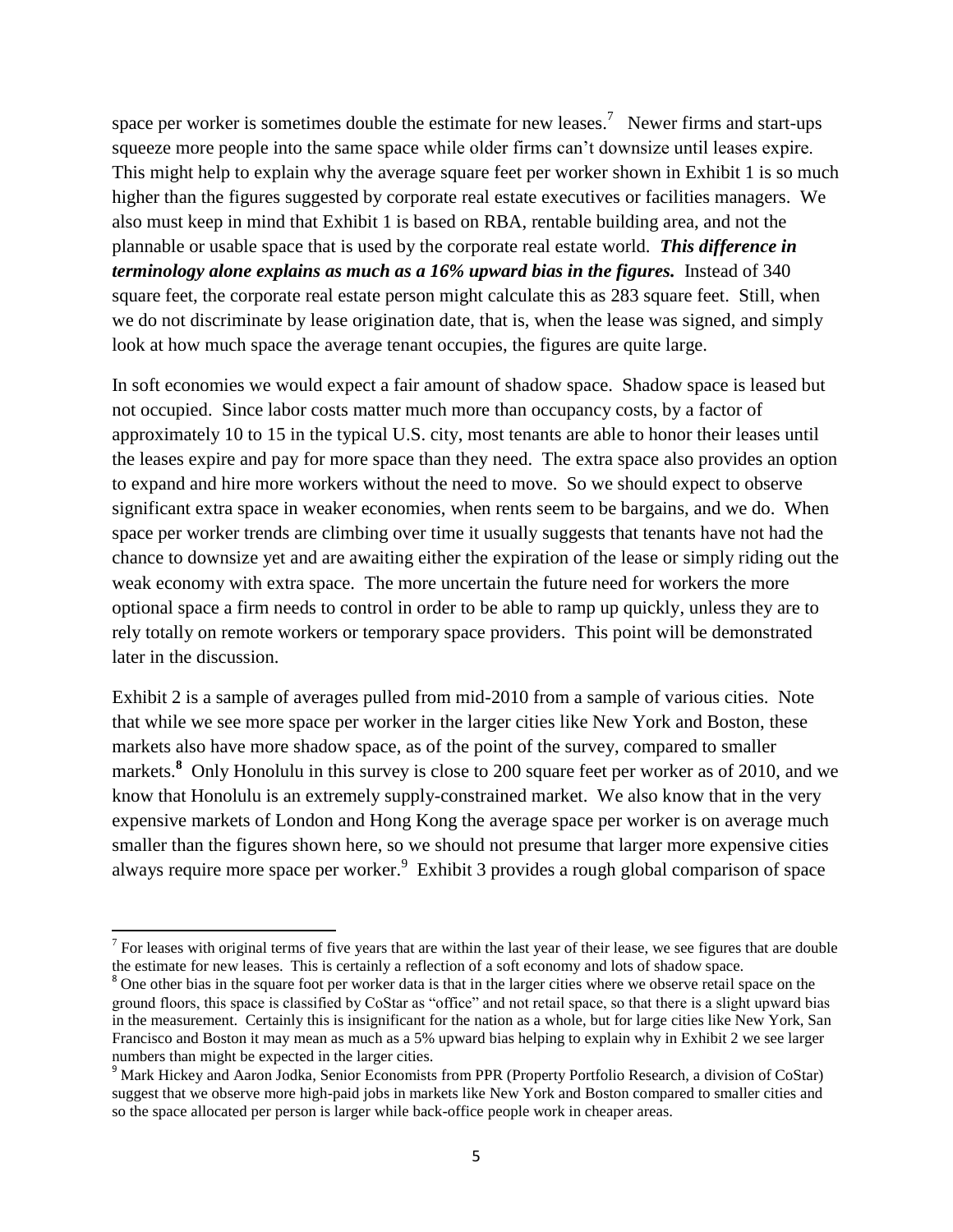per worker and we note that the Japanese and Chinese occupy much smaller footprints per person on average, reflecting perhaps both costs and culture.<sup>10</sup>

Certainly shadow space provides much of the explanation for the run-ups in 2008-10. If we take the lower 340 average square feet figure in the last decade as more realistic of what a firm prefers, we would estimate that, on average, firms had about 9% excess space in 2010, some much more and some much less. If you assume a lower figure, based on the more recent leases, but are still conservative at 250 square feet, you would estimate that the average firm has onethird of its space as excess shadow space as of 2010. Certainly this has and will continue to decline over time, but figures as conservative and elusive as 200 square feet per worker remain more aspirational than anything else.



Exhibit 1: U.S. Space per Worker Trends in Square Feet

 $\overline{\phantom{a}}$ 

<sup>&</sup>lt;sup>10</sup> Lydia Jacobs Horton of P&G suggests that it is much easier to format an office for less space per worker in China or Japan since they have not become accustomed to the vast large private offices of so many older American workers.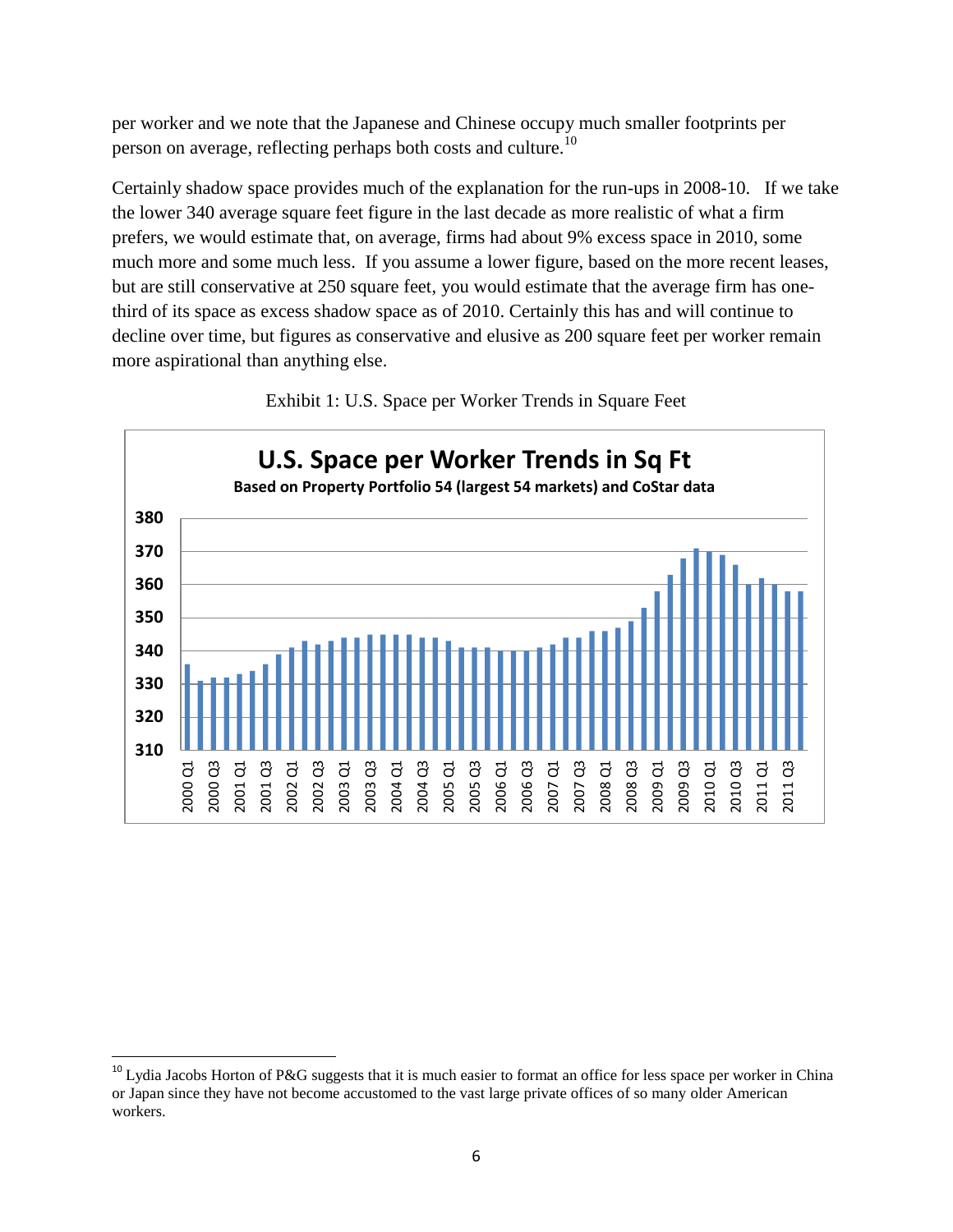

Exhibit 2: Square Feet per Worker By U.S. Market

Exhibit 3: Building Space Consumption Varies Around the World



# **III. Space Per Worker by Industry or Function**

Aside from call centers that cram a lot of workers into small cubicles where they answer telephones, we see fairly large figures for the typical space required by industry, relative to the goals stated by corporate real estate executives. At the same time call centers are now being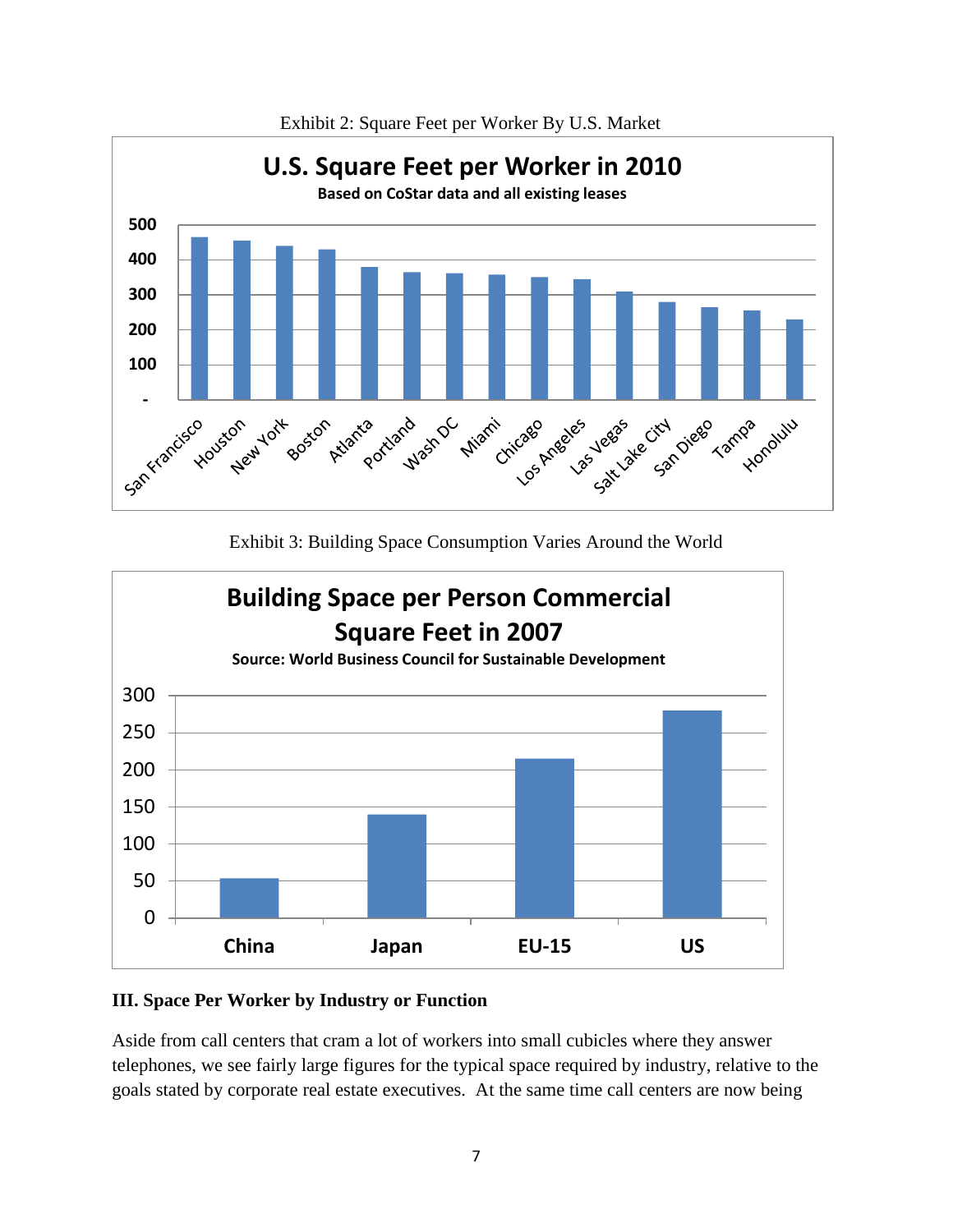shifted to home-based workers, at least in the U.S., where computer networks manage phone call systems and workers answer phones when they are available, saving transport costs, overhead and allowing a more flexible work schedule so this group of intense space users may be less relevant in the future statistics. Knowing that 2011 was a year with significant shadow space, we would still expect to see some variation by industry. It is not surprising then that government space is both fairly generous to workers, but also includes some public access and service space that might help explain the well-above average space use per worker results. Law firms come in tops as high space demanders followed by accountants, architects and financial institutions, which often include generous open space at branches. The results in Exhibit 4 are not inclusive of all industries but merely serve to demonstrate that we will find systematic differences in space demands when we analyze each industry group. We compare CoStar and IFMA data in this chart, which demonstrates perhaps some systematic differences in measurement definitions as well as different samples and slightly different time periods. If a particular industry group, such as telemarketing which operates through call centers, is moving into an area and has stated that they need to hire 1,000 new workers it would have dramatically less impact on office market space demand than 1,000 architects or computer software designers. When possible, space per worker in demand estimate models should be adjusted for what is typical in the relevant industries. We see this approach used in the more sophisticated models of office demand, discusses next.



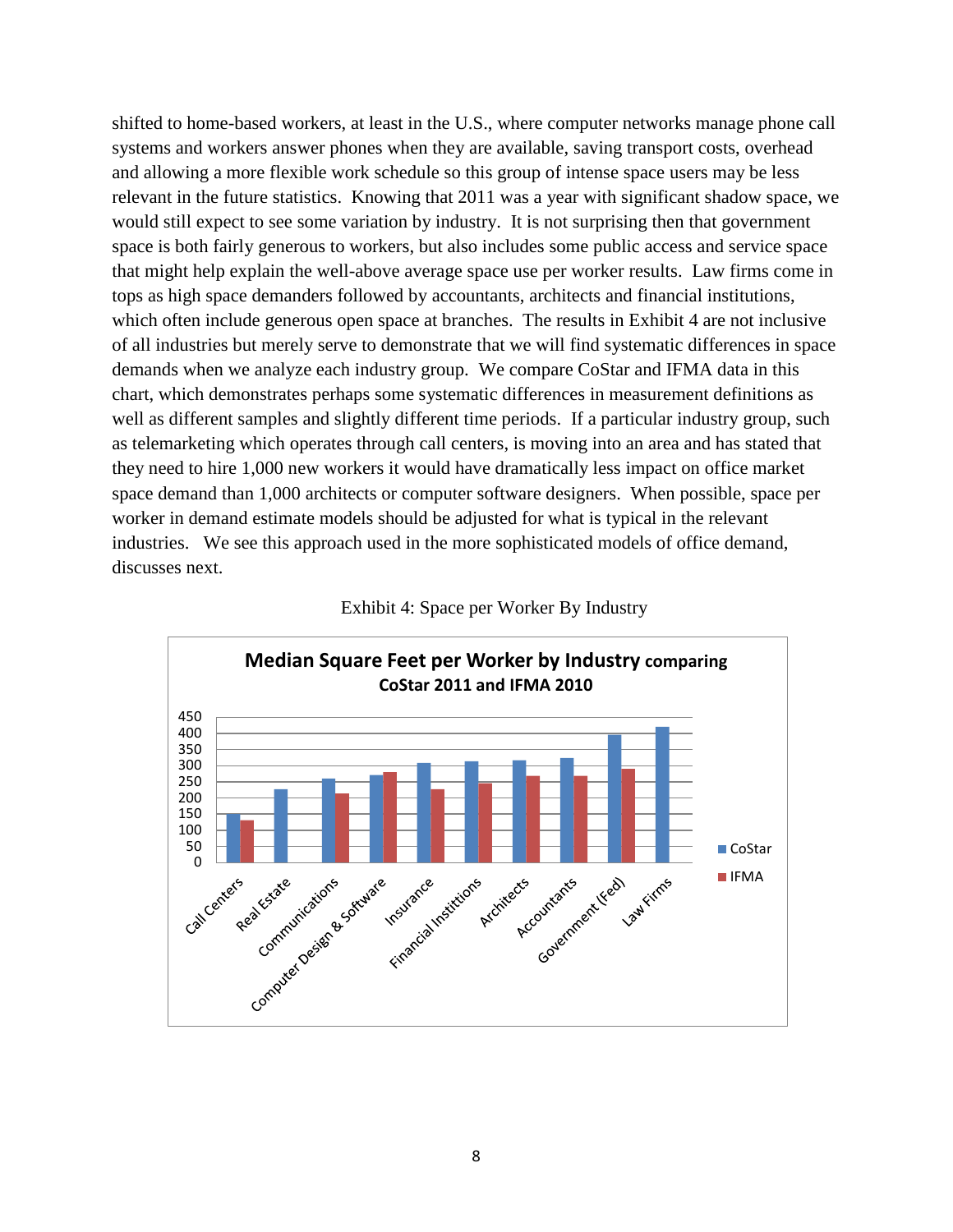### **IV. Prior Office Space Literature**

Relying extensively on an excellent review of the literature by Rabianski and Gibler (2007) which covers the literature going back to 1965, we observe that models of office market demand analysis have become more complex and able to segment demand by industry and/or geographic area as better data has become available. Rabianski and Gibler, build upon the review work of McDonald (2002) and divide the body of literature into those models which are econometric in nature and those which are judgmental in nature. In the former case we have demand and supply models that attempt to capture the stock and flows of the office market, such as additions, deterioration or demolitions. In the latter case, we seek to understand the dynamics and how office demand is changing over time and what drives these changes, such as technology or the changing nature of where and how people work.

Early studies (Jennings 1965, Detoy and Rabin 1972, Lex 1975, Martin and English 1985) attempted to understand how much office space was needed by using ratios of nonmanufacturing employment to population or office space to employment. As better industry breakdown became available, we saw more segmentation into industry grouping (Kelly 1983, Schloss 1984, Clapp 1987, Birch 1988) or by headquarters or private vs. public space or the size of the firm (Carn, Rabianski, Racster and Seldin 1988, Dowall 1988). Throughout most of the literature we see heavy reliance on FIRE employment as a proxy for office employment. FIRE is the Bureau of Labor Statistics classification for the finance, insurance and real estate industries, and this is utilized by Clapp (1989 and 1993) and many others. More ambitious modeling attempts using stock-flow models that included both demand and supply variables have been provided by Rabianski (1994 and 2004) and a continuation of work on industry segmentation as new industry classification approaches became available including both the older SIC (Standard Industrial Classification) and newer NAICS (North American Industry Classification System) first adopted in 1997. For example, Fanning (2005) uses NAICS and most studies in the future will likely rely on these more modern descriptions of industry grouping.

Most of the early models estimating future office space demand relied on crude estimates of space required per worker based on surveys from BOMA (Building Owners and Managers Association International) or gross estimates of total space divided by employment (Clapp 1993). DiPasquale and Wheaton (1996) note that space per worker should vary by occupation, that the space may vary over time as the occupation and technology changes, and that space per worker may vary by market and costs. When viewed as a factor of production we may also see that the space demand per worker varies with changes in productivity, economic cycles where we see excess or tight supplies of space, and the real or expected costs of space. DiPasqaule and Wheaton show that space demand is considerably higher per worker in relatively inexpensive markets compared with more expensive markets.<sup>11</sup>

 $\overline{\phantom{a}}$ 

<sup>11</sup> DiPasquale and Wheaton, *Urban Economics and Real Estate Markets*, 1996, pp. 296-297.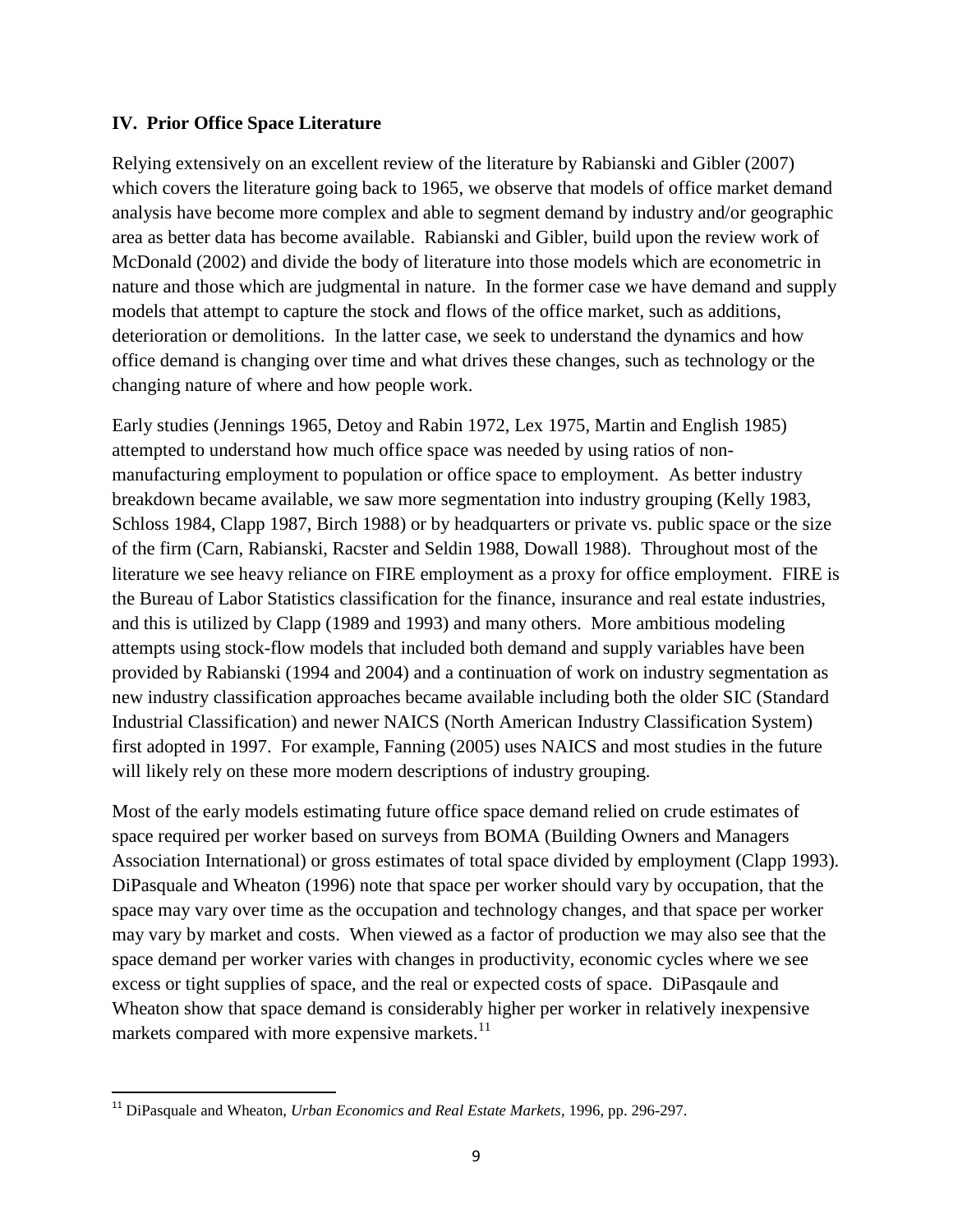The typical office demand model today will be based on the growth or decline in the particular mix of various industries over the next several years in a particular metropolitan area. A few such models will differentiate the space required per worker in different industries or by the type of use (headquarters vs. branch). The sensitivity of future office demand to the estimated space required per worker cannot be overstated.

Several studies have examined the trends in the space required per worker including Grissom and Kuhle (1983), Birch (1988), Dowall (1988), Crone (1989), Powers and Hunter (1989), Ragas, Ryan and Grissom (1992), Shilton (1994), Hakfoort and Lie (1996) and Liang and Kim (1998). En masse these studies have established how the space per worker has changed over time, differs by occupation, and market conditions, type and size of organization and as technology evolves. John White's 1993 commentary on space per worker reflects acknowledgement that technology, planning and design could affect trends in the space required per worker. White writes: "In the 1960s and 1970s, the introduction of air conditioning into office buildings caused an expansion of the total space demanded per worker because air conditioning equipment took up a great deal of room….at the same time…the use of office partitions and space planning reduced the amount of space allotted per worker."

Hakfoort and Lie had several hypotheses supported in their 1996 study including the following:

- 1. Office space per worker differs by industry sector and occupation.
- 2. Office space per worker is higher in smaller and older buildings. (Less efficiency is possible in smaller and older buildings.)
- 3. Office space per worker tends to be smaller in more expensive (rent) cities.

Office space per worker depends on the layout of the internal space. (Better space planning reduces space per worker.) We can summarize the evolution of the models as follows:

 $O =$  total office space demand in square feet  $\alpha$  = space per worker in square feet  $β = share of total employment that is white collagen$  $E =$  total employment growth over period t  $e =$  professional employment growth over period t  $i =$  industry  $i$ 

- m = metropolitan market
- $h =$  headquarters
- $\text{cbd}$  = central business district share
- $s =$ suburban share

 $O = \alpha \beta(E_m)$  $O = \alpha(e_m)$  $O = \alpha \sum_{m} (e_{mi})$  $O = e\left\{\sum \alpha h_{m,i,cbd} + \sum \alpha (1-h)_{m,i,cbd} + \sum \alpha h_{m,i,s} + \sum \alpha (1-h)_{m,i,s}\right\}$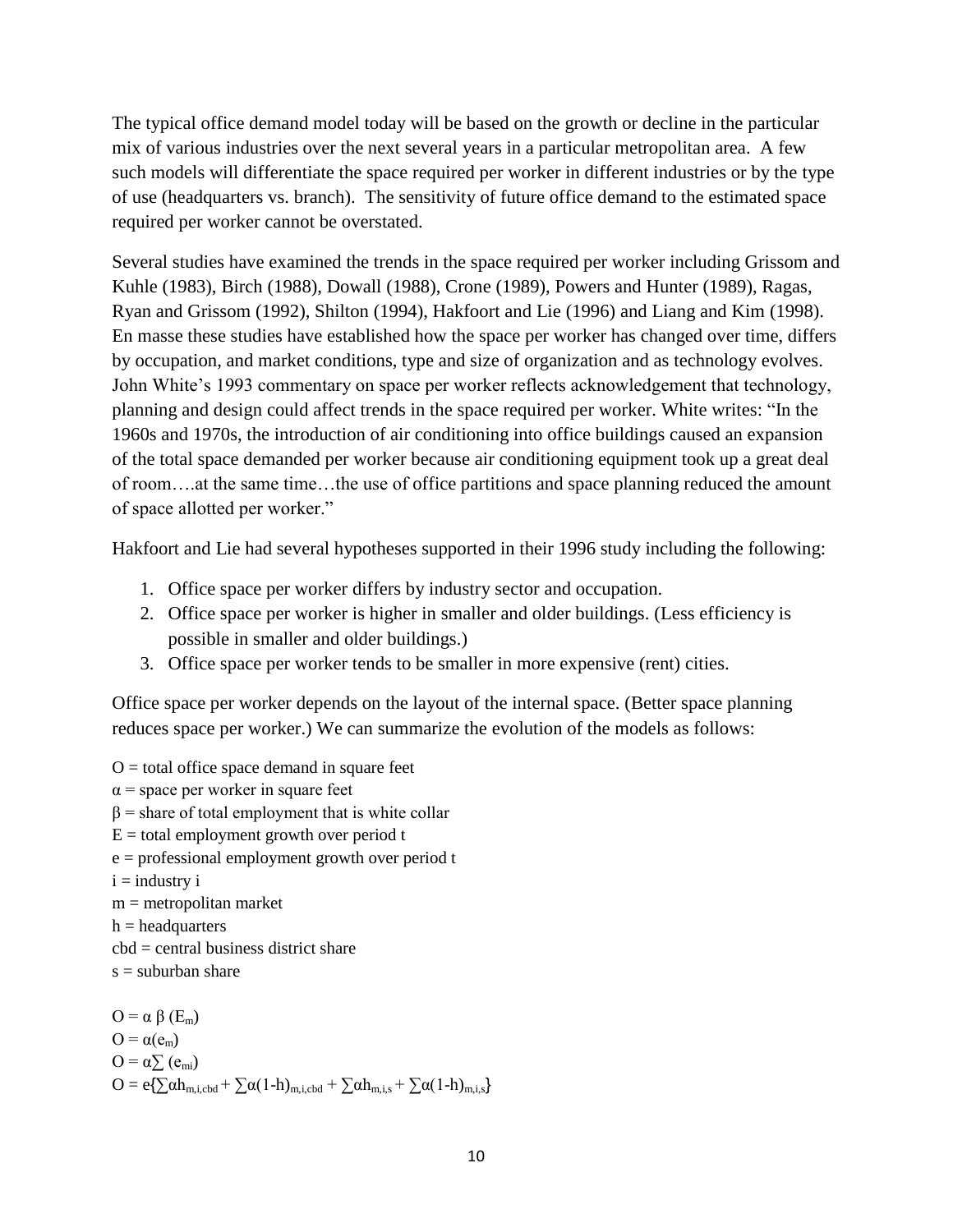While sequentially we have moved from models that used population or total employment estimates to models that differentiated professional employment to models that differentiated professional employment by metro, industry segment, central business district or suburban locations and headquarters or not, one critical assumption remains constant; the α, space per worker.

Space planners and in particular the corporate real estate managers from CoreNet Global and the facilities managers from IFMA (International Facilities Managers Association) continually strive for greater space use efficiency including office hoteling or sharing plans and more standardized and substitutable space. The goals of several reports from these two key trade associations are often 165 to 185 square feet per worker, and if you presume an increased trend toward telecommuting and office sharing, the existing office stock seems grossly superfluous. For example, in a 2010 report by Cushman & Wakefield aimed at corporate real estate executives, the firm suggests that space per worker can be reduced by 25%, not by reducing the actual office space per worker but by increasing the headcount per unit of space with more sharing of space.<sup>12</sup> Based on this presumption, Cushman & Wakefield illustrates the benefits of moving from 200 square feet to 150 square feet per headcount. Naturally, such strategies - if widely implemented would quickly reduce the total demand for office space.<sup>13</sup>

As we read the goals of space planners and then compare the realities of space per worker trends and the space per worker on new leases we find they are totally incongruous. Bible and Whaley (1983) hinted at one reason for such differences in that occupied net space and actual leased space may differ and today we must presume a great deal of space is leased that is not actually required. As leases expire we should expect that new leases for many downsized firms will be in smaller spaces and lower space per worker figures. However, these economic cycles are not new, so unless the real costs of space have significantly declined, we should expect that space utilization and efficiency will trend down. We also note that if you start with assignable space per worker (their actual cubicle or office space) we see that from 1994 - 2010 the allocated space per person has declined slightly, from 115 to 95 for senior professionals and 90 to 75 for professional technical staff, excluding the conference space, team space and common areas that may have increased slightly over this same time period.<sup>14</sup>

To examine if the real costs of occupancy have trended down and if this could explain greater demand for total space or less pressures for the efficient use of space, we pulled a sample of CRSP (Center for Research in Security Prices) data from public companies and produced the following two Exhibits 5 and 6. What we observe in Exhibit 5 is that rent relative to operational

l

<sup>12</sup> Cushman & Wakefield "Occupancy Optimization Considerations for Professional Service Firms" by Matt Jackson and Nnenna Alintah, 2010, **Business Consulting Report**.

<sup>&</sup>lt;sup>13</sup> One assumption, verified in many studies suggesting office hoteling, is that many professionals are often out of the office in meetings, on sales calls, or engaged in business travel.

<sup>&</sup>lt;sup>14</sup> See IFMA 2010 Space Benchmarking Report.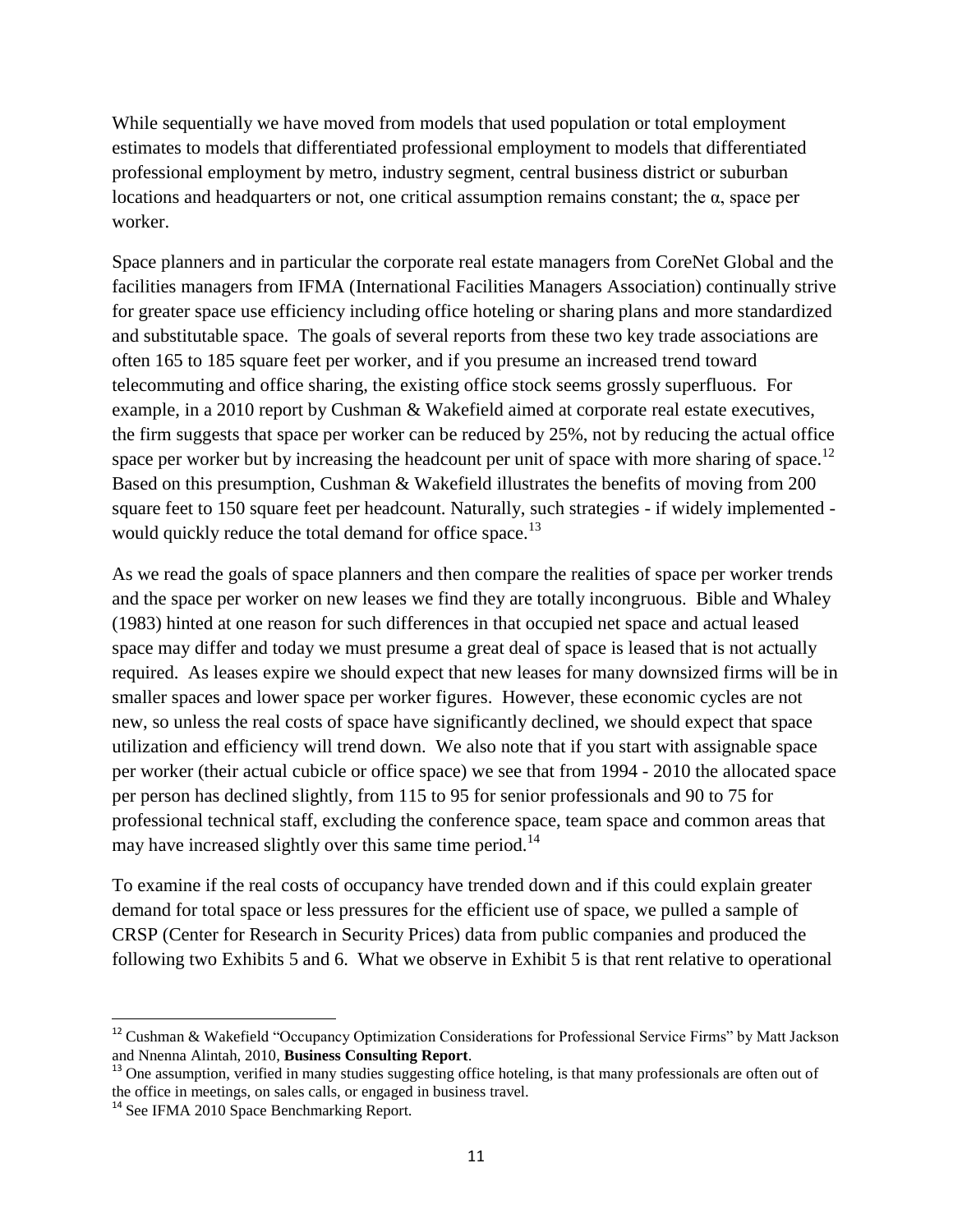expenses are proportional to and lag average rents, so that as rents go up or down, so do the rent to operational costs for the firm.



Exhibit 5: Corporate Rent Relative to Total Operational Expenses of All Public Companies and Average Rent

What we observe in Exhibit 6 is that from 1970 - 2009, occupancy costs relative to total operational costs (including labor and all costs) increased in the 1980s and then have generally declined. From a peak of some 3% of all operational costs in 1993, we see that rent declined to around 2% of total operational expense in 2009, a relative decline of 50%, suggesting the real costs of occupancy have declined significantly from 1990 - 2010.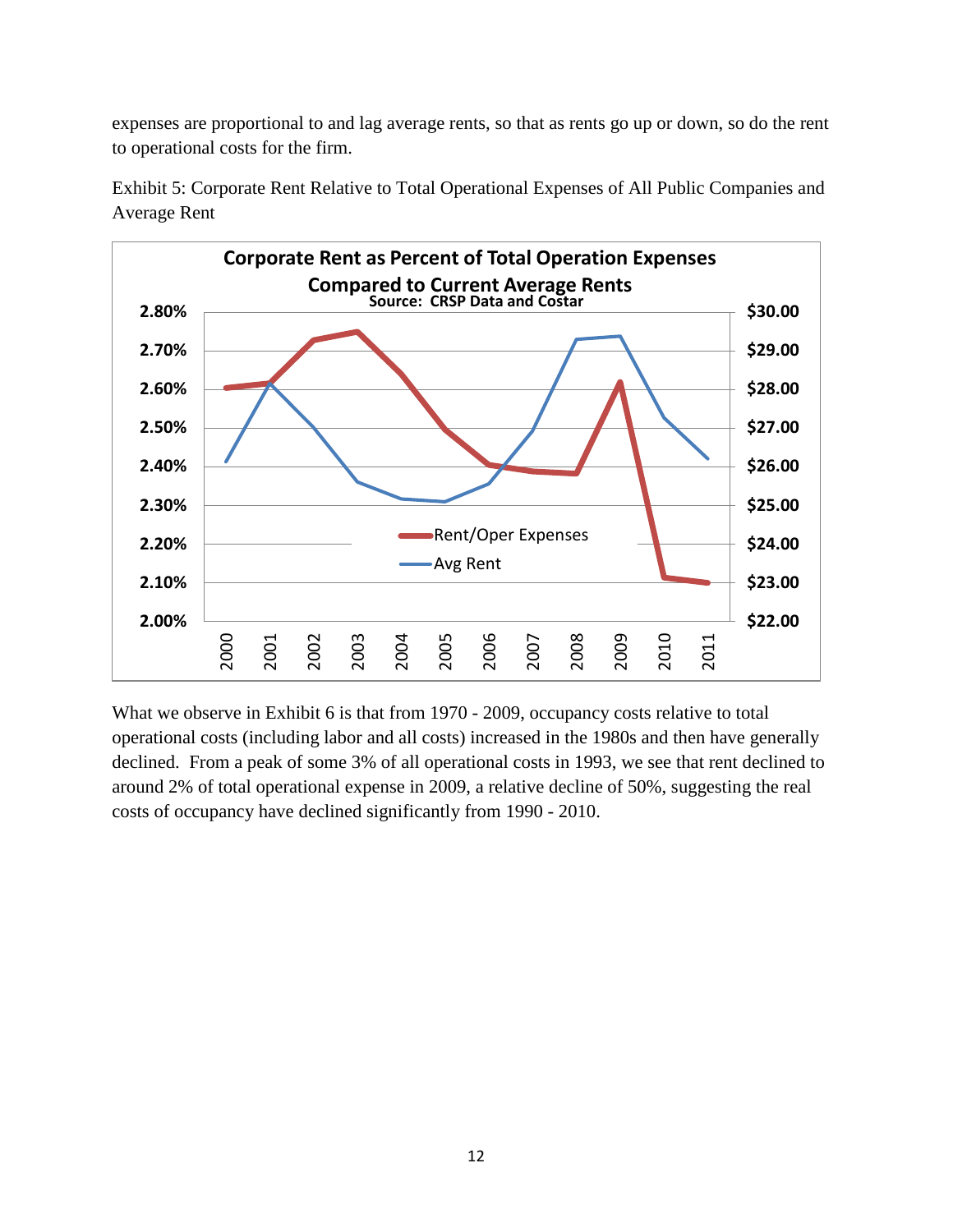

Exhibit 6: Public Corporation Rent as a Percent of Operational Expenses

Importance of the Space per Worker Estimate: Many analysts need to translate the changes in employment to expected changes in demand for space. Aside from adjustments for particular industries, if the average presumed is based on something slightly less than the current U.S. space per worker as the long-run equilibrium estimate, we might use 300 Square feet per worker. If we relied upon the targets of the managers from IFMA or CoreNet Global we might use something closer to 150 or even 100 square feet, and the difference in total space demanded is enormous, in the billions of square feet, with one estimate at double or triple the other. The truth probably lies in between and in the next section we will explore how we might reconcile the goals for space per worker with the actual observed market evidence. We will not try and differentiate demand for space as a function of quality (Class A, B or C or with the CoStar 5 Star System) but leave that to future research.<sup>15</sup>

l

<sup>&</sup>lt;sup>15</sup> We do know that historically as the office market weakens and real rents decline tenants often upgrade to better space.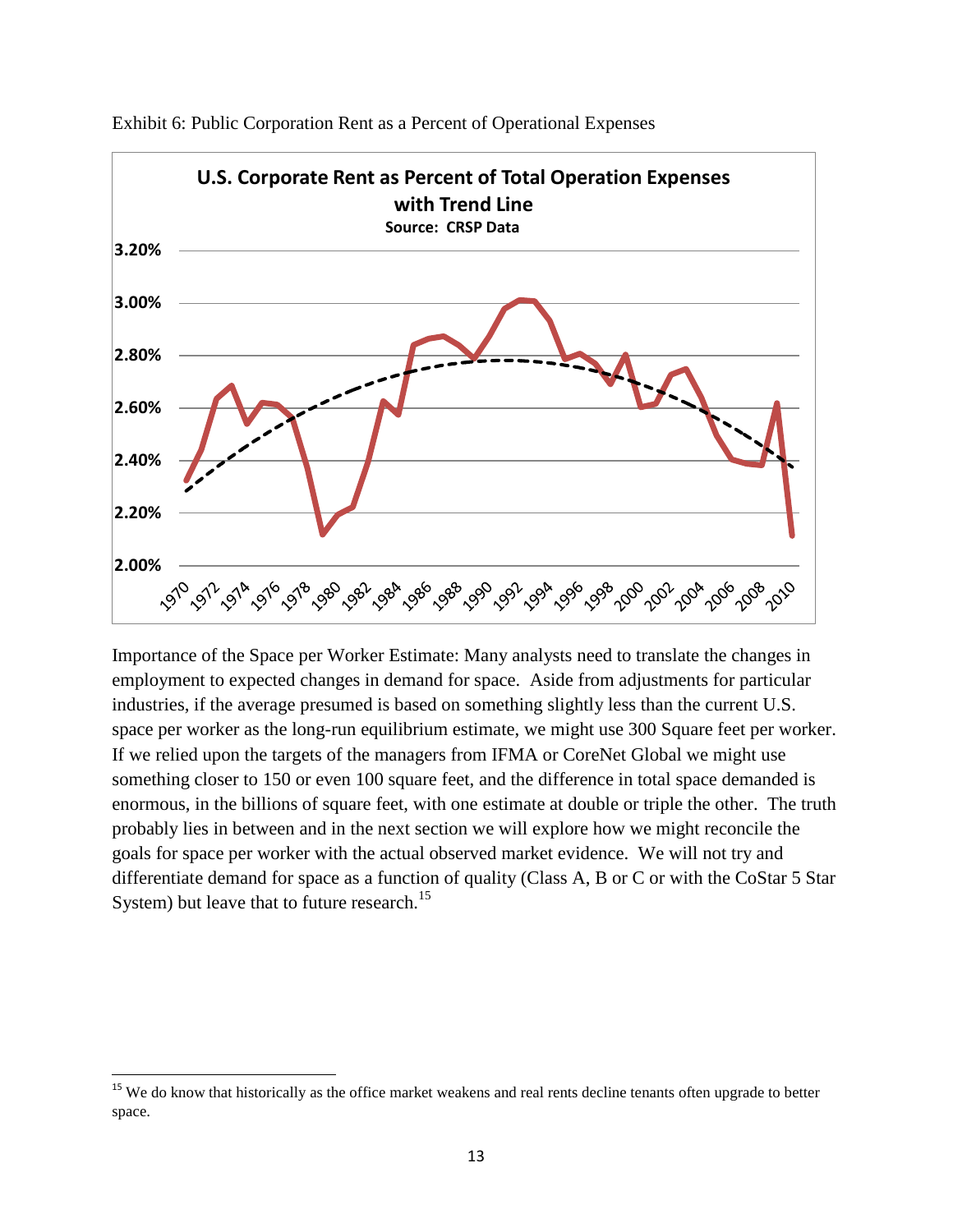# **V. Office Space per Worker Demand Generated from an Operations Management Perspective<sup>16</sup>**

Imagine inventory as space available to house workers and imagine that we are unsure about how many workers we will need to house over the next several years. The longer the term of our analysis the more difficult the problem becomes, and in turn optimal space decisions are harder for longer-term leases or when owned space is involved.<sup>17</sup> Still this is a useful framework for modeling space demand, consistent with marginal utility analysis in economics.

From an inventory management perspective, we have two kinds of costs: overage costs,  $C_0$  when we have too much inventory (space) and underage costs,  $C<sub>u</sub>$ , when we have insufficient inventory. We need to select the right level of inventory or Space, Q, that balances these two costs. If these two costs were equal then we would end up seeking the amount of Q that has a 50% probability, P, of being too much or too little space. In this case, we seek to find Q that satisfies the following condition:

 $P(Q) = C_u/(C_u + C_o)$  such that  $P(Q) \le X = .5$  where X is the actual space required.

But most often the cost of having too much space is less than the cost of not having enough, so if the cost of too much space is one-fourth that of too little space, we end up seeking the following solution:

 $P_{x}$ <Q= 4/(4+1) = 4/5 = 80% implying that we wish to have 80% confidence that we will have sufficient space.  $P_x$  is the probability the demand for space is less than x, the actual needed. If the solution is 80% then 20% of the time there will not be enough space and temporary space will need to be provided at a much higher cost.<sup>18</sup>

The approach used in operations management is no different from that used in microeconomics where we set the marginal benefits equal to the marginal costs as the minimal sufficient condition for an investment decision, such that the last unit of space added,  $Q^*$ , is that which sets the expected cost of too much space,  $C_0$ , equal to the expected cost of too little space,  $C_u$ , recognizing that these costs may not be equal per unit of space.

 $\overline{\phantom{a}}$ 

<sup>16</sup>See Silver, E.A., D.F. Pyke and R. Peterson "Chapter 10: Style Goods and Perishable Items" in *Inventory Management and Production Planning & Scheduling*, John Wiley & Sons, Third Edition, 1998. Note that if we took a space planners' perspective, we might start with a cubicle or office and make assumptions about how many times and what size of conference space and team space that employee type might need to generate a total space demand model. In either case we should end up with an average target of space per worker, when the worker is actually present.

 $17$  One can imagine shorter-term leases with lots of options to renew and lots of expansion rights as a solution to such problems, but these lease clauses are not free and need to be priced. These issues will be addressed later.  $18$  The higher the cost of temporary space the higher this optimal ratio, so that if the temporary space on average costs 4 times the regular space the solution is 80% and if the temporary space costs 9 times the regular space the solution is 90%, using the above formula.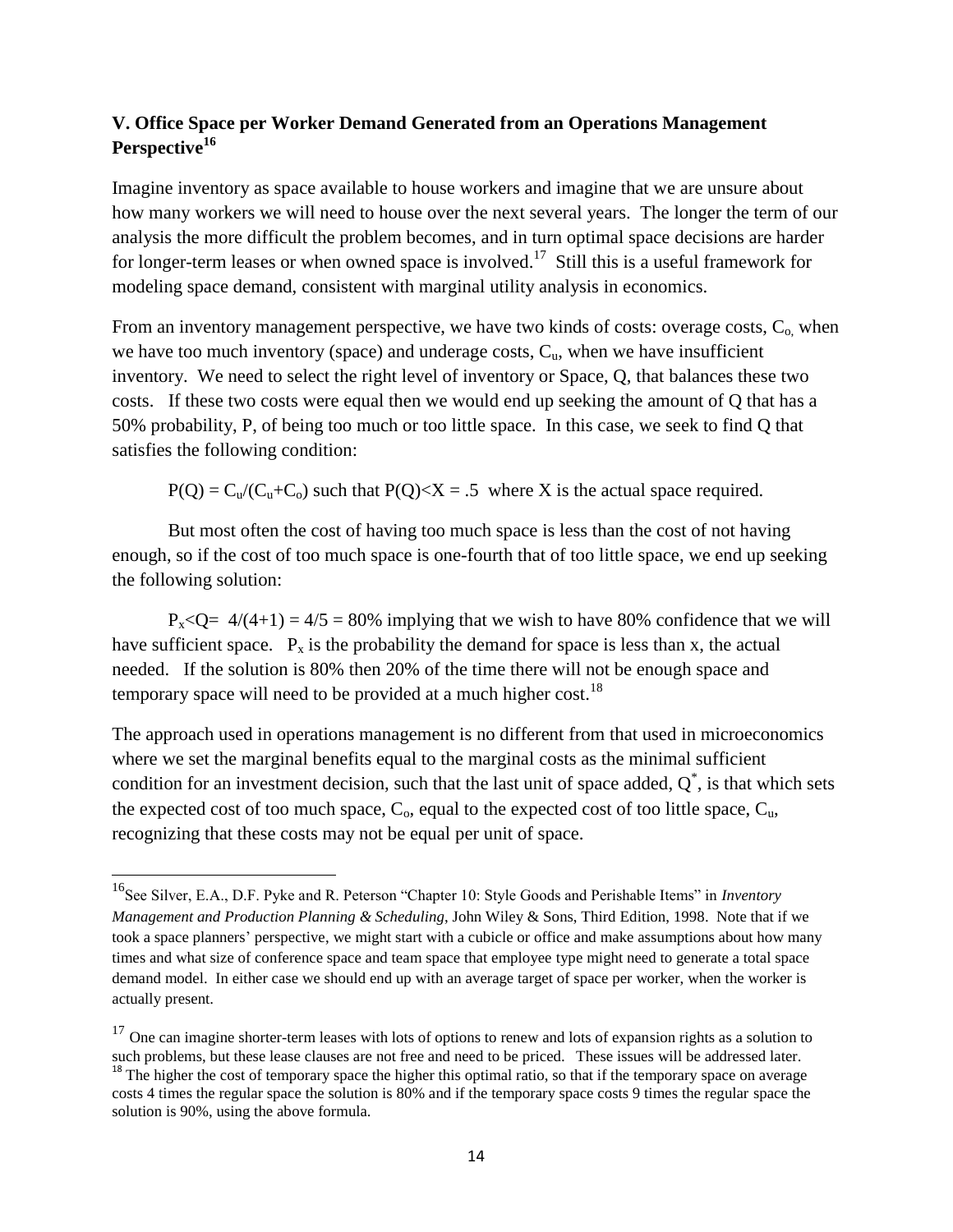A key determination in the size of the space decision is the confidence we wish to have that we will have enough space. Given the costs of too little space compared with the costs of too much space in the framework shown above. The greater the variance of the actual space that will be required, the greater the total space that must be secured at the start of the lease since this extends the optimal Q when we are targeting a certain confidence level. If the space is not expandable, the space secured must also take into account the growth rate of the space required, which can be thought of as another form of variance. If we can secure an option for more space and reduce initial leased space, we can determine the maximum charge for such an option based upon the savings in the stock-out costs, or lack of sufficient space, during the initial time period at a given confidence level.<sup>19</sup>

### **The Effect of Friction: When internal spaces are not substitutable.**

The above model becomes more complicated when the internal spaces (inventory) are not substitutable. We might think of office cubicles as fairly homogeneous and substitutable and in those firms with fairly generic and flexible space, there is less friction in adjusting to the needs of workers with different levels of specialization and authority. In firms with more structured authority or specialization and less flexible space, there will be higher transactions costs to adjust space resulting in space inventory supply friction. In this case, the optimal space model becomes a summation of several sub-space optimization models, each with its own inventory of space and its own demand.

Firms like Procter & Gamble have moved to more standardized space, which allows for greater ease of space optimization strategies. Other firms with formal hierarchies of managers, each with different space requirements, will end up with much more required space per person simply because of the lack of substitutability. Think of a firm with one CEO, one COO, 10 senior VPs and 30 VPs, 50 sales staff and then 300 other staff workers of various kinds, each with their own space requirements. A senior VP leaves the firm and rather than move a regular VP into the office, it sits empty rather than risk the charge of favoritism being applied to the facilities manager that allocates space. These frictions increase the need to secure more space per worker for the entire firm as the probability increases that space will remain unoccupied for uncertain periods. So we can conclude that the less substitutable the space, the higher will be the summed average space per worker in a firm, all other things equal.

One can also envision the effects of turnover on optimal space decisions. The lower the level of turnover – often a sign of a well-managed and well-motivated workforce – the easier it is to plan for space needs. Some firms have turnover rates above 30% and rather than constantly moving workers to empty offices, many desks or cubicles are likely to remain unoccupied pending the time required to recruit, train and re-staff. So, the higher the turnover rates of any given firm the

l <sup>19</sup> We will leave the pricing of option space as a separate research question, but suggest it could be modeled within this framework.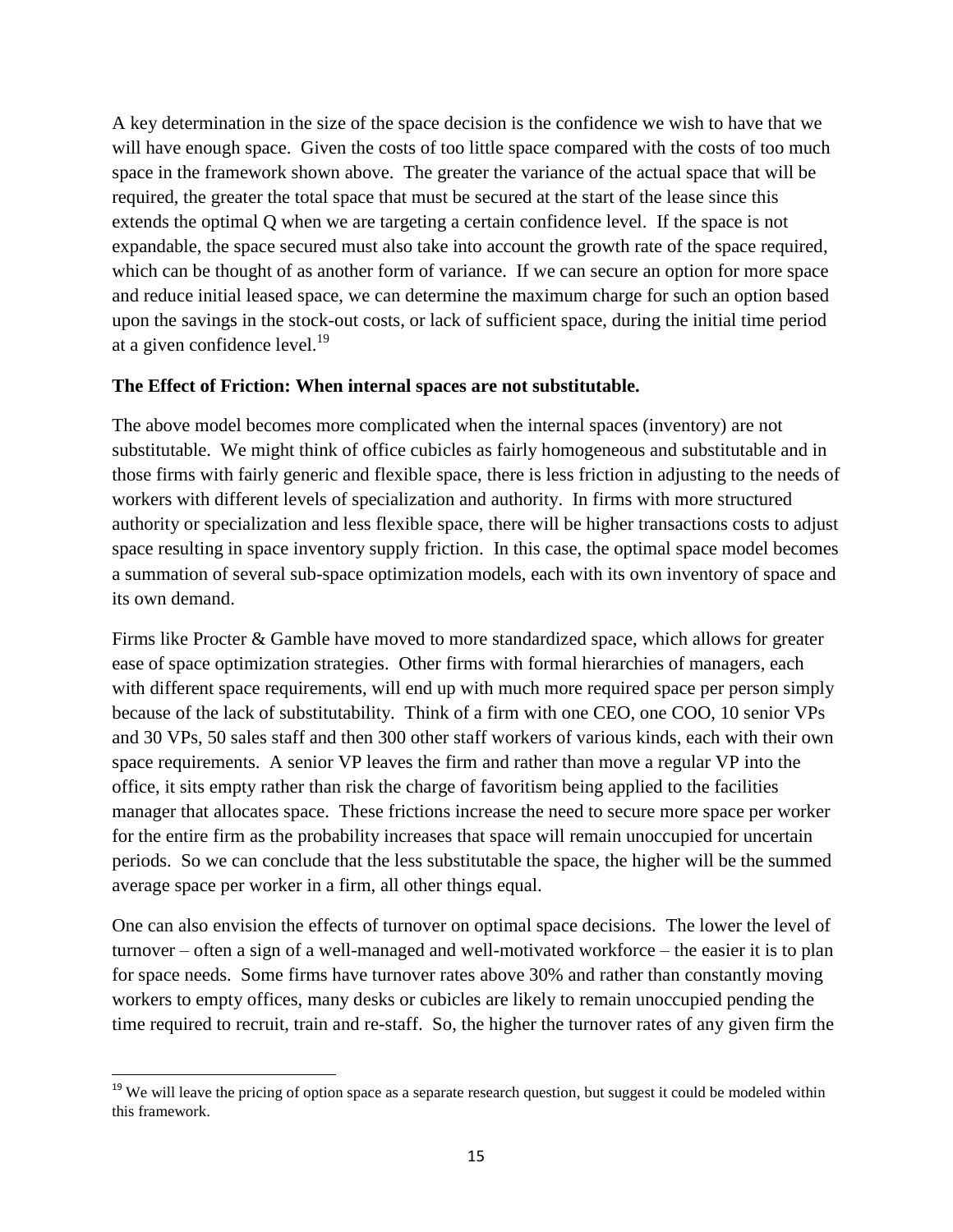higher the variance of total space demand and the increased likeliness of needing more space per worker.

# **Simulation Analysis of Optimal Space per Worker**

We can simulate many of the effects discussed above and will do so below. The key variables for the simplest model, where all workers are treated the same (no difference in space per worker) are as follows, with the low, base and high figures provided:

|                              | Low      | Base | High |
|------------------------------|----------|------|------|
| Initial number of workers    |          | 119  |      |
| Average space per worker as  | 165      | 185  | 205  |
| targeted by space planners   |          |      |      |
| Annual turnover rate in      | 10%      | 20%  | 33%  |
| employees                    |          |      |      |
| Time in months required to   |          | 3    | 5    |
| fill a position              |          |      |      |
| Growth rate in the firm with | $\Omega$ | 5%   | 10%  |
| respect to number of total   |          |      |      |
| employees                    |          |      |      |
| Length of initial lease      | 3        | 5    | 10   |

Triangular distributions were utilized in a Monte Carlo style simulation. Space required equals the initial target space per employee times the number of workers, which may vary over the term of the leases as we allow turnover, variance in growth of employees, and could have even accounted for downsizing. The model is a rather simple multiplication process with a great deal of variance. When we introduce non-substitutable space we merely use three demand models simultaneously and sum the results. First, we will compare the results from varying lease terms, then we will examine volatility in employment growth and last we will introduce friction in space substitutability.

# **Comparing Three-, Five-, and 10-Year Leases**

The longer the term of the lease, the more space that must be leased now relative to the average number of employees using that space over the term of the lease. Here we see the initial target set at 185 square feet allocated per worker, but with the turnover and growth of the firm and the need to secure more space than the initial number of workers need, we end up with significantly higher averages per worker: 201 square feet for the three-year lease, 218 square feet for the fiveyear lease and 275 square feet for the 10-year lease when using a confidence target of 80%. If one was using a 100% confidence limit that there would be enough space, the results would be 216, 250 and 316 square feet respectively for the three-, five- and 10-year leases. These results are shown in Exhibits 5a, 5b and 5c below. If we base our square feet per person on the initial employees working in the same space, the results would be even higher, decreasing with each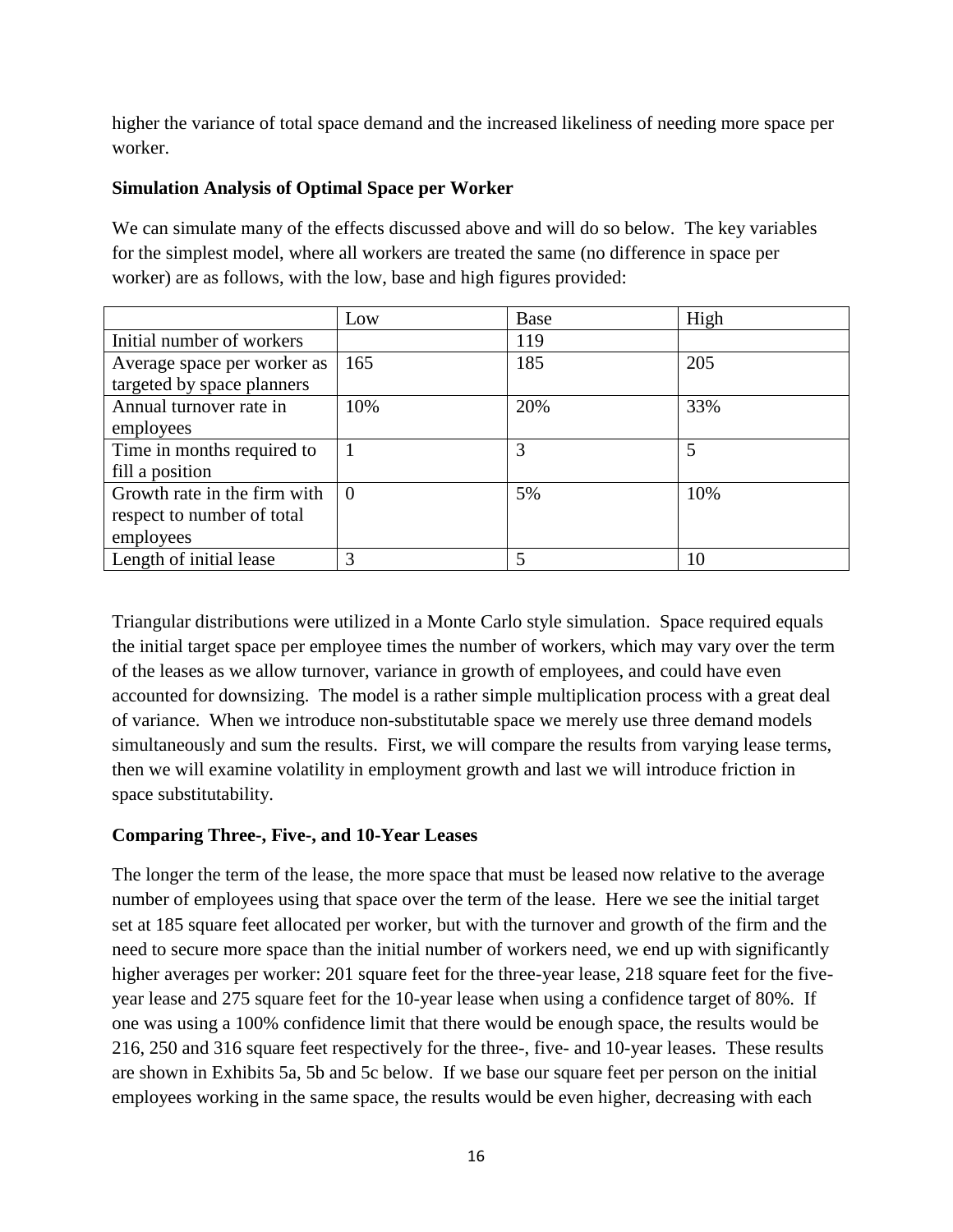year of the lease, so the period in which one samples the space per worker relative to the lease term is quite significant in understanding the results.



# Exhibit 5a: The Impact of Lease Term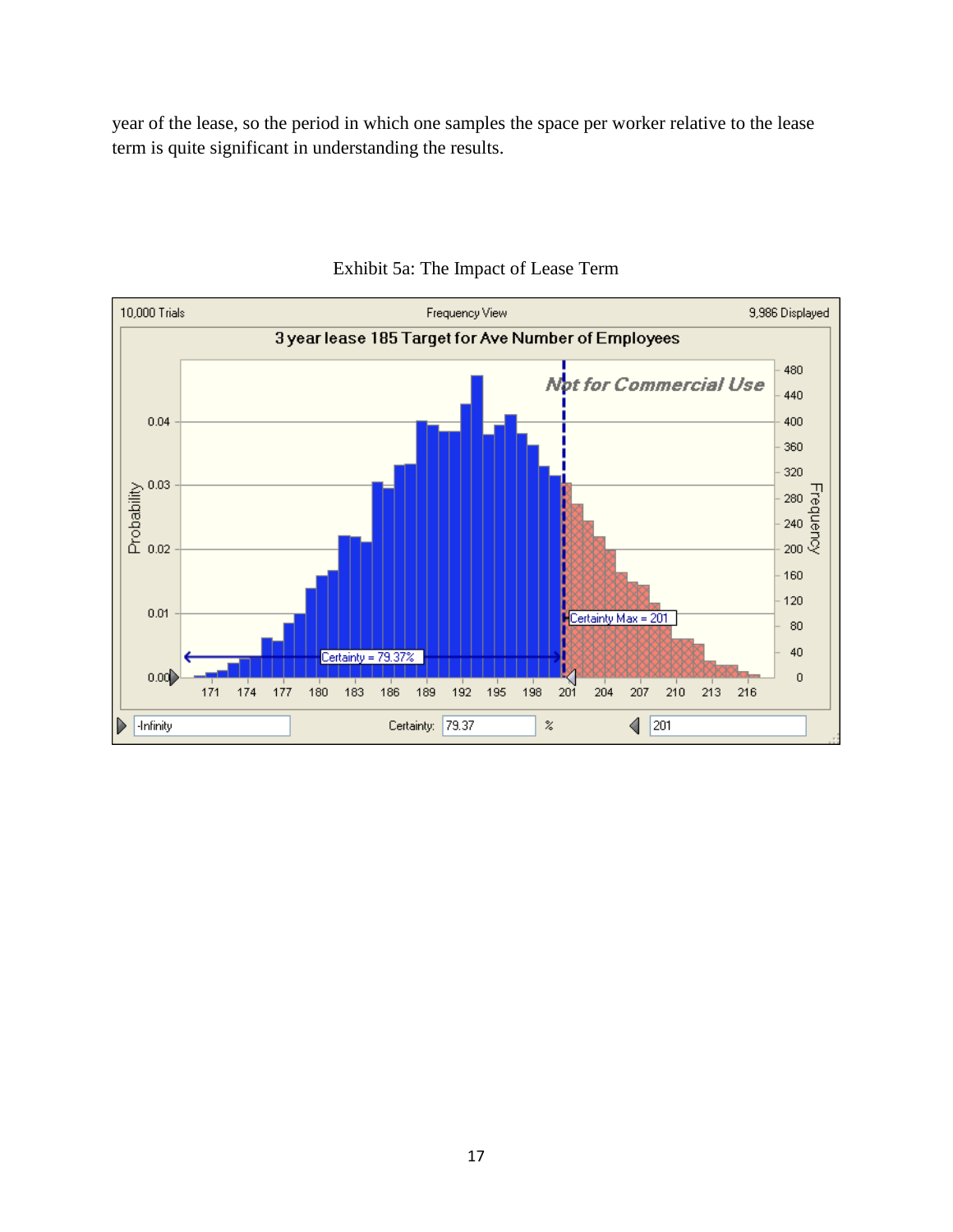



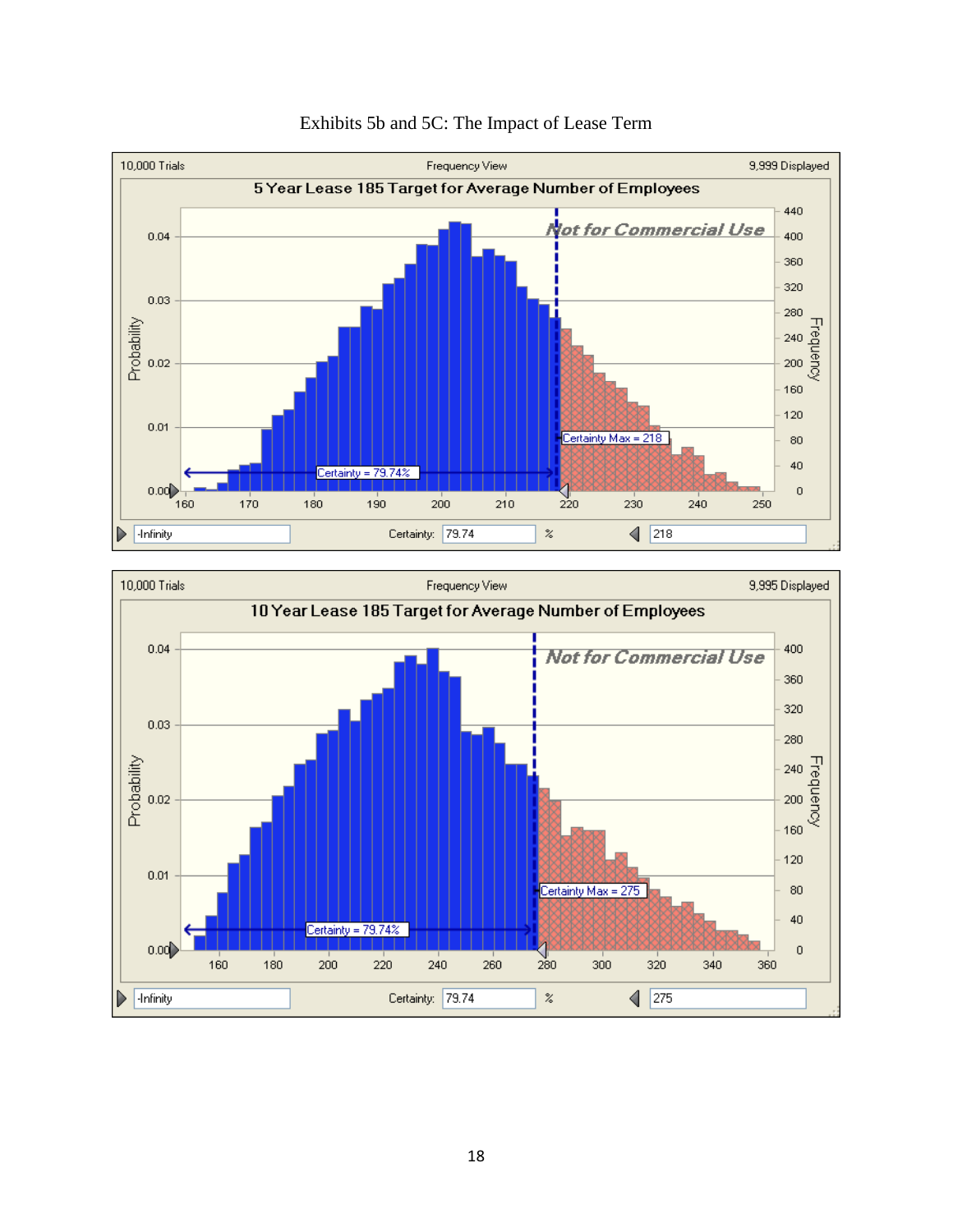The impact of a faster growth rate on the initial space required per worker over a five-year lease with a target allocation of 185 square feet per worker is shown below in Exhibit 6. Here we see that if we want to be 80% confident that we will have enough space per worker, we will need to lease approximately 308 square feet per initial employee when the firm is growing from a range of 0 to 20% per year with a mean expected growth rate of 10%. This compares to 220 square feet per worker for a firm growing at 5% per year. Obviously rapidly growing firms need to lease extra space or else plan to double up if space planning allows for doubling up.



### Exhibit 6: Sensitivity of Space Demand to Growth Rates

Below in Exhibit 7 we go back to our base case but increase the churn rate of the employee turnover. While there is some impact, it is modest as long as the time to fill positions is modest with low volatility.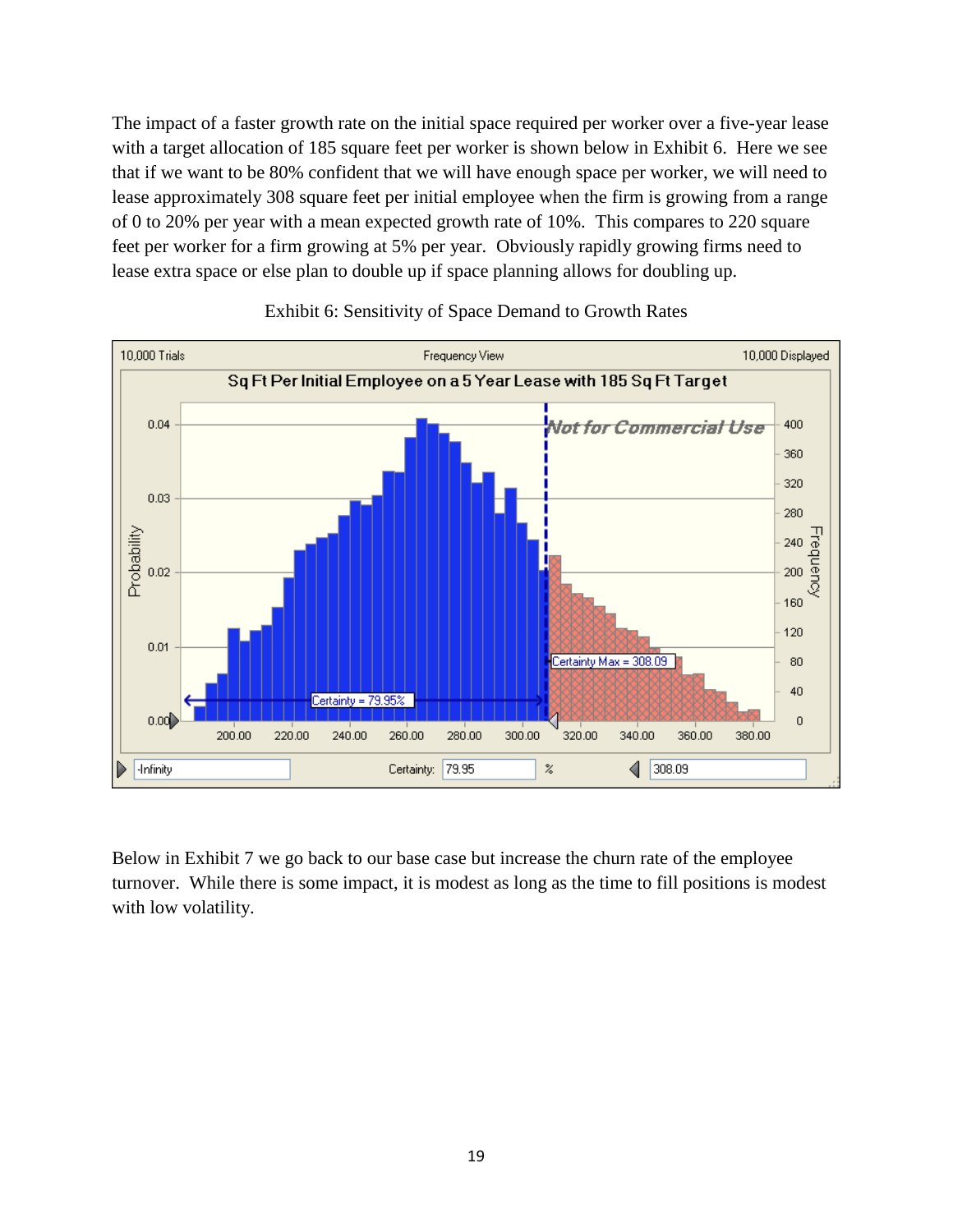

### Exhibit 7: Sensitivity of Space Demand to Churn Rates

As we increase only the uncertainty over the time to fill positions, so that the minimum is one month and the maximum is eight months with a mean of three we see no impact on the space required since more people may be out of the office and not need space. As long as this absence is somewhat predictable and we have standardized and substitutable space, it does not have much impact. But when we introduce three types of space that are not substitutable and allow frictions in all three spaces with the same general assumptions as in the base case, except that staff space is not substitutable with middle management and neither are substitutable with senior management, we get a result that is much larger than in the case of homogeneous space, all of which may be substituted. This is shown in Exhibit 8 where 60% of the space is staff, 30% middle management and 10% senior management. The result is a significant increase in total space required.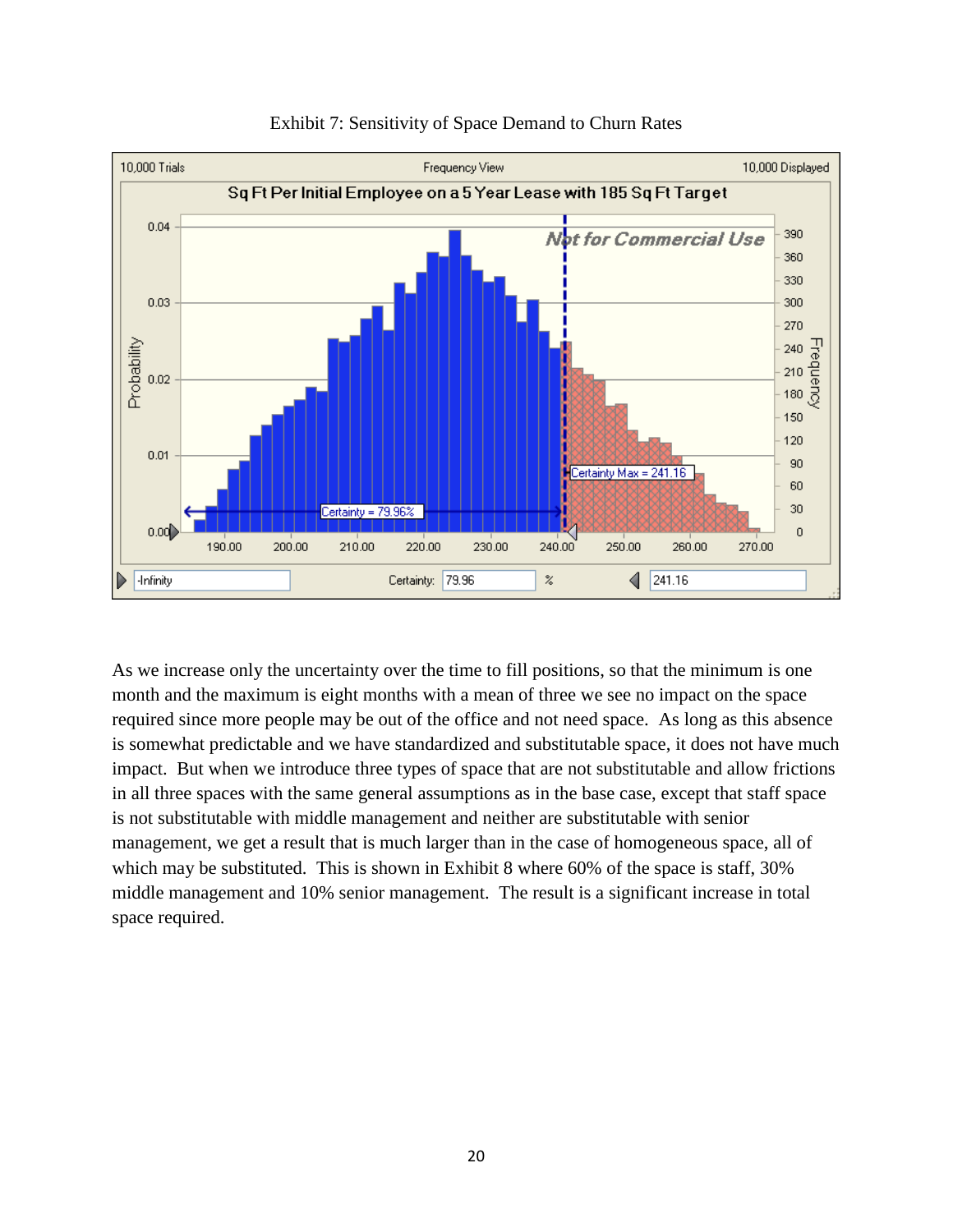

#### Exhibit 8: Sensitivity of Space Demand to Three Levels of Non-Substitutable Space

### Findings

- 1) While firms may target 205, 185 or figures as modest as 100 square feet per worker, only a firm with an extremely stable worker base, a significant portion of remote flexible workers, little turnover and modest growth could possibly get close to achieving the targets on average over the course of an entire lease and then they would require the occasional use of temporary space providers. Had we started with space targets of 100 square feet we would have ended up with something closer to the range of 125 to 150 square feet person for such firms. To get to 100 square feet per worker, one must start with targets as low as 60 square feet per employee.
- 2) The higher the confidence limit required that all workers will have sufficient office space, the larger the space per worker required. As we relax assumptions about worker stability and firm growth, we find that much more space is required relative to initial worker counts at the start of a lease than expected at lease expiration for any multi-year lease. The longer the initial lease, the more space required per initial worker, unless additional space options are built into the lease and the firm has the ability to easily add increments of space.
- 3) The faster the growth rate of the firm in terms of required workers, the more space required at the start of a lease. Of course shrinking firms will far exceed space per worker targets.
- 4) The greater the churn rate of workers, the more space required per worker.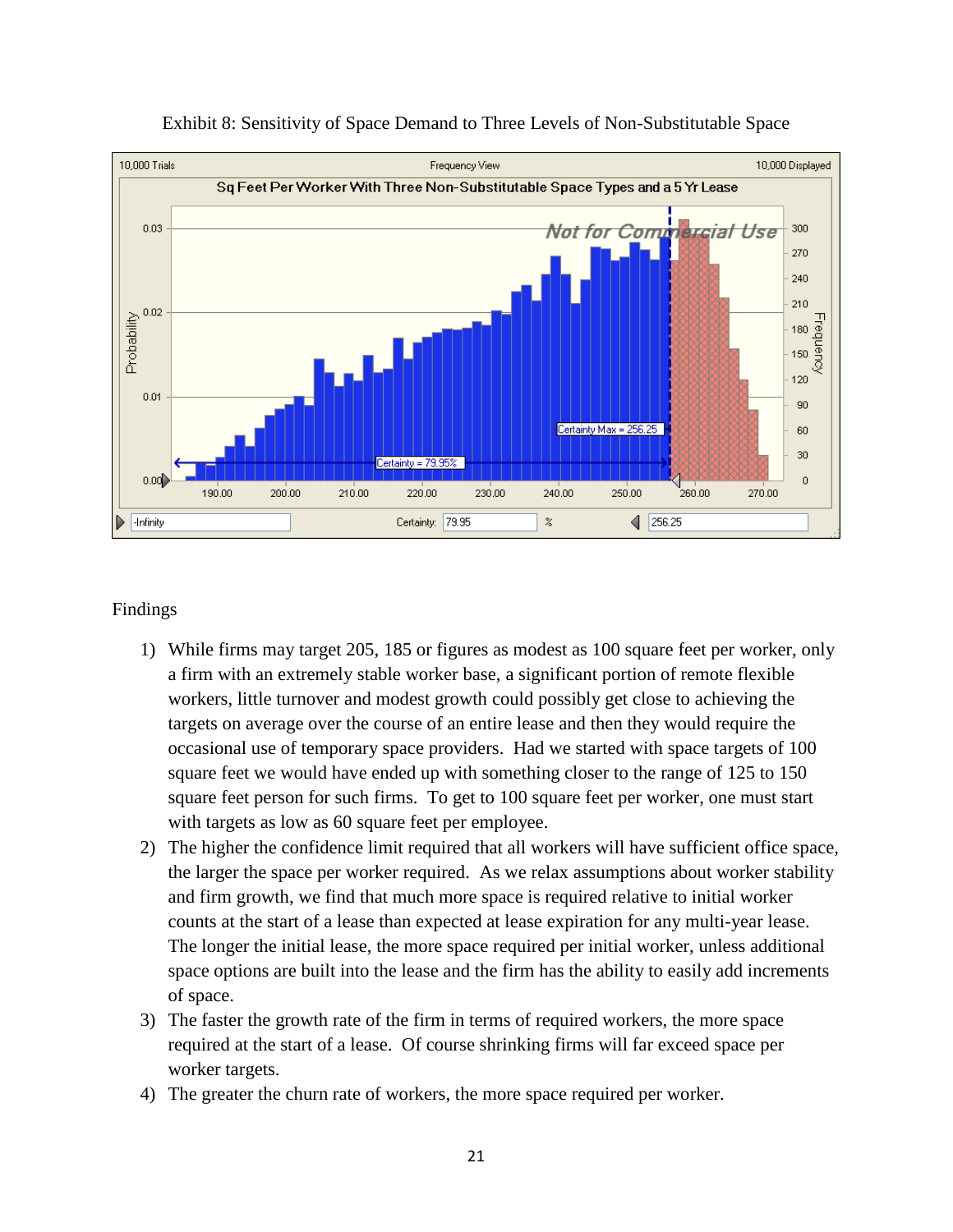- 5) More time required to fill a position does not impact space per worker as long as the time required is consistent and predictable.
- 6) More homogeneous and standardized office space configurations will be able to have much lower space required per worker than offices with several different types of space that are not substitutable. Thus, an office with the same type of space for both staff and middle management with only senior management having larger or unique offices, will be able to greatly reduce space requirements compared to firms with several different types of non-substitutable space. The implication is that branch operations with more standardized space will be able to use the space more efficiently than headquarters and those with more managerial delineation for office space allocations.

Exhibit 9: Descriptive Results of the Square Feet Per Worker Simulation Models

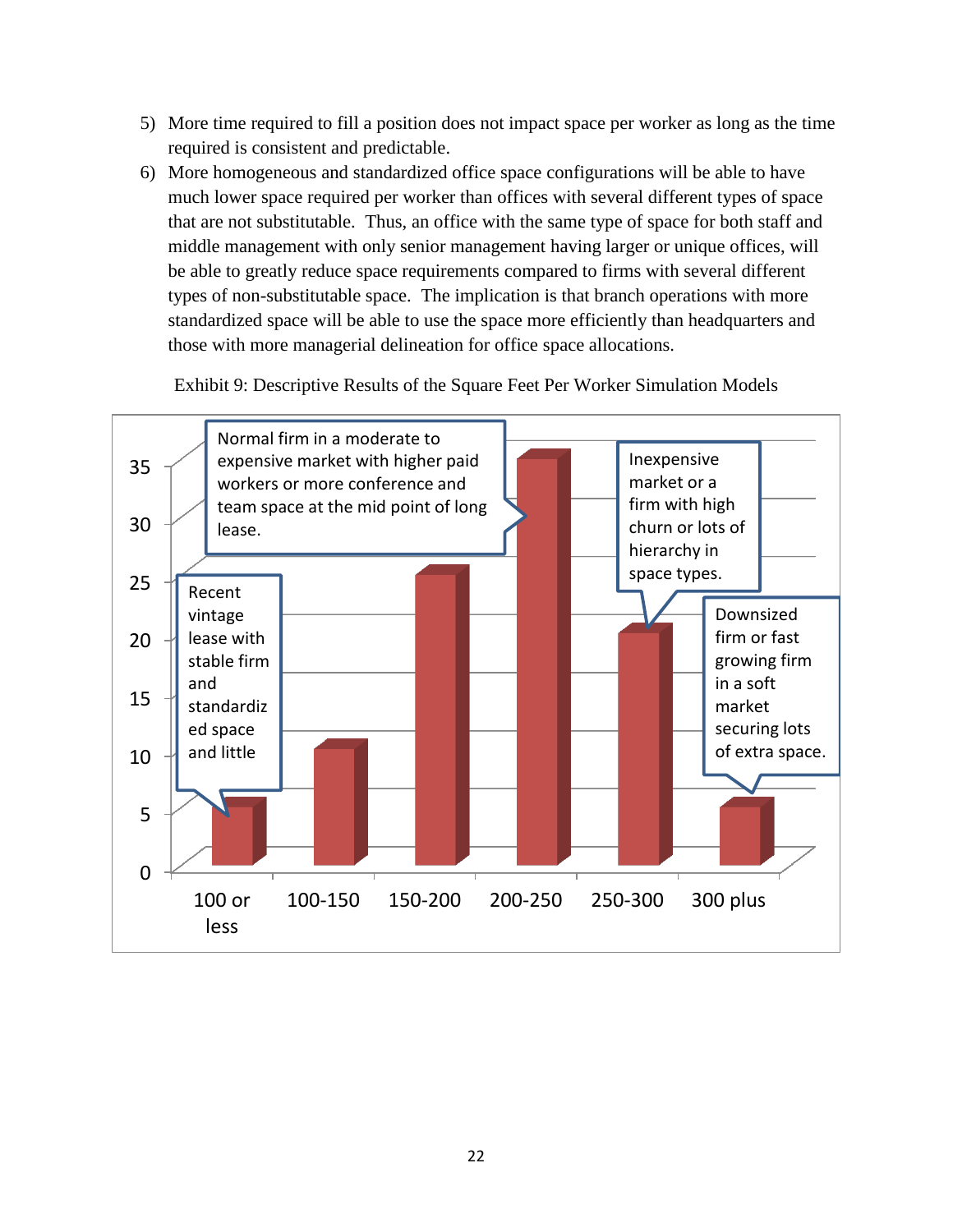### **VI. Conclusions**

 $\overline{a}$ 

One reason why space planners and facilities managers perceive the space per worker as lower than the real estate players who develop and lease space is merely definitional in nature. IFMA and Corenet Global use definitions that result in space estimates per worker that are some 16% smaller than those used by NAIOP and BOMA.<sup>20</sup> Even when we make adjustments for these definitional differences a significant chasm remains with respect to targeted space per worker and actual space per worker, as represented by the last few decades in the US office market.

Since the turn of the millennium, we have seen office space per worker in the U.S. average more than 300 square feet, while at the same time many space planners were aiming at much lower targets. Office space per worker peaked near 370 square feet at the end of 2009, a year or so after the trough of the recession. In the years that followed, leases finally expired and firms were able to downsize space that was no longer needed. Clearly, significant shadow space remains as of 2012, and some will be eliminated as the lease cycle facilitates the ability to wring out even more excess. How much we will continue to reduce space per worker is not an easy assessment, but it is a critical assumption in all forecasting models of office space demand.

Team space, game and fun and fitness space for gen x employees, and conference space and even temporary space allocations for visiting colleagues all add to the space per worker equation and these figures are less likely to be decreasing even while the individual work space per worker are decreasing. It is total space per worker that is relevant to those of us forecasting future office space demand.

We have seen office space design move toward improvements in natural light access, as required by such standards as  $LEED$ <sup>21</sup>. This, in turn, has led to the use of more cubicle space with lower partitions and possibly also led to more standardized space. If we move to more standardized worker space, we will see space per worker decline since space substitution, or the lack thereof, is one of the major reasons why firms do not use space as efficiently as desired. Firms retaining a multi-level hierarchy of management, with office space configuration as a signal of rank, will find it harder to use space efficiently just as second generation tenants do not fit as efficiently into any given space as first generation tenants.

Other trends that might help explain the seeming excess of space compared to space planning targets include the trend toward multi-office branches and the existence of global firms that require occasional office space for visiting colleagues and clients. Many a senior management person retains an empty office in one city while using a visiting office space in another city.

<sup>&</sup>lt;sup>20</sup> IFMA is the Institute of Facilities Managers Association and NAIOP is the International Association of Industrial and Office Properties. BOMA is the International Building Owners Managers Association.

<sup>&</sup>lt;sup>21</sup> LEED, leadership in energy and environmental design, as developed by the US Green Building Council, requires that 75% of the occupants have access to natural light. See www.usgbc.org. LEED certified office space now accounts for about 15% of the total space of all US office space.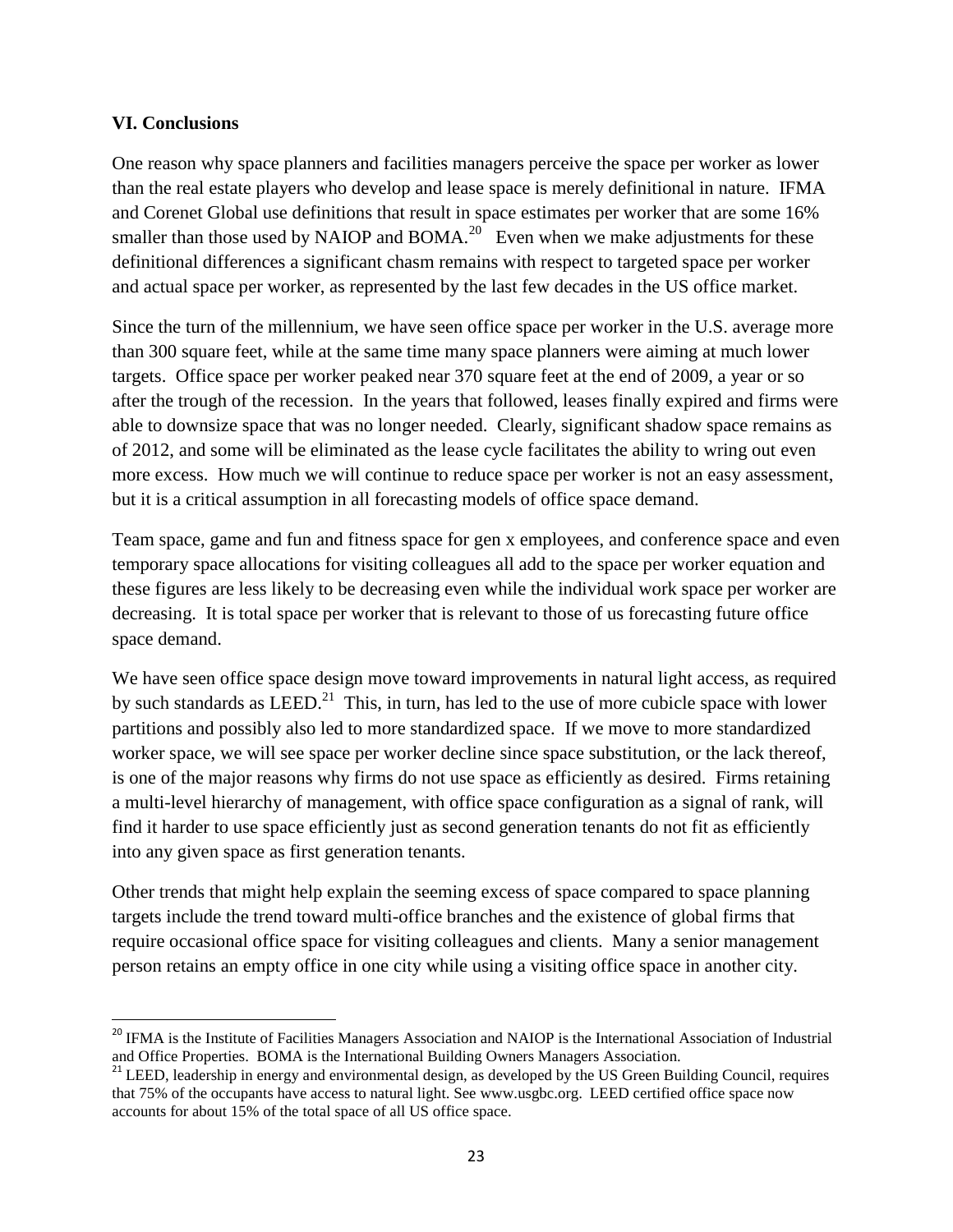Changing the culture of American workers towards shared and standardized space is not likely to happen quickly in traditional firms like most law firms.

Technology has been touted as one factor that will result in firms requiring less space per worker in the future than in the past. Certainly machines have gotten smaller and all workers have become more mobile. New software has enabled many firms, like call centers, to let workers stay home, linked by automated systems, shifting the space required from a central workplace to home. But the demise of the office market has certainly been exaggerated, and we will likely see a continuation of space demand far in excess of the targets espoused by space planners. 100 square feet per worker is not realistic for most firms for space in the United States. 150 square feet is possible but requires a culture change for many firms as well as the use of temporary and remote work space.

One factor working against the pressure to reduce excess space is the decline in the real occupancy cost per square foot over time during the last two decades, both in terms of real rent and as a percent of total corporate operating expenses. Option costs inherent in holding onto excess space for future expansion are not that costly compared to the transaction costs of finding more space and fitting it out. Labor costs continue to dominate the operational costs by a factor of about 10 to 1 within professional services, and productivity increases of 10% would more than offset the typical rental charges in most markets. $^{22}$ 

In a series of simulations that were based on a stock-out model, we find that even with modest targets of 185 square feet per worker and five-year average lease terms, we are likely to observe figures closer to a range of 200 to 225, not unlike the assumptions in many forecasting models used today. Targets of 100 square feet per worker or less are even harder to imagine, unless you are running a call center or utilizing extreme sharing models with lots of standardized space and lots of temporary space availability.<sup>23</sup>

If the economy is growing faster than average or merely in turmoil with winners and losers, we could easily see figures nearer 250 square feet per person, and even more space for those firms maintaining a hierarchy of different types of non-substitutable space.<sup>24</sup> These results are based on U.S. averages and certainly more expensive markets will see less space per worker, while cheaper cities will see higher space per worker averages. Culture will play a part in how quickly, if ever, the U.S. market can adjust to international standards of adequate space per worker, which tend to run much smaller than in the US even with fewer remote workers.

 $\overline{\phantom{a}}$ 

<sup>&</sup>lt;sup>22</sup>See N. Miller and D. Pogue "Green Buildings and Productivity" The *Journal of Sustainable Real Estate*, Vol. 1, No. 1, Fall 2009.

<sup>&</sup>lt;sup>23</sup> See CoreNet Global Research: "Office Space per worker to drop to 100 sq. ft or below for many companies within five years" Facilities Management News, March 2, 2012

<sup>&</sup>lt;sup>24</sup> Note that as we move toward more standardized space such as cubicles, these are not adaptable to sharing or doubling up as we have seen in the past where in larger offices two desks were squeezed into the space planned for one.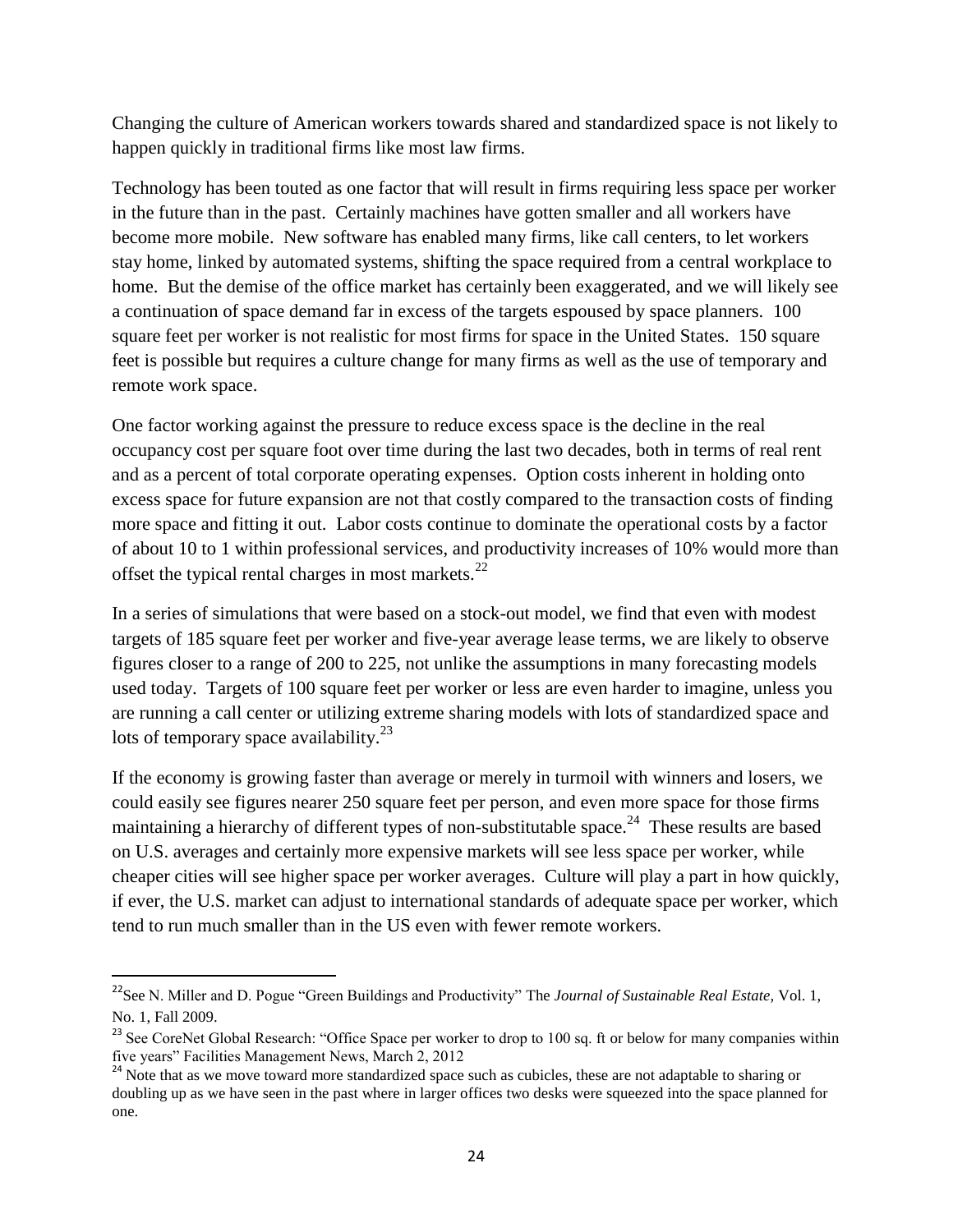We could use the framework provided here to estimate the value of space options and shorterterm leases as that is the only way we find that firms can easily start with actual space planning closer to the longer-term targets. Those firms concerned about locking in long term space at attractive rates and making sure they do not have a stock-out of space will need to over-consume near term space relative to stated space per worker targets, just as they have the last decade or more.

Last, when forecasting office space demand in the future, one should pay attention to the actual empirical evidence of what we have consumed in the past, as much as to the targeted figures one hears from space planners. In the real world of worker turnover – with both growing and shrinking firms – it is extremely hard to reduce actual space per worker to the stated goals.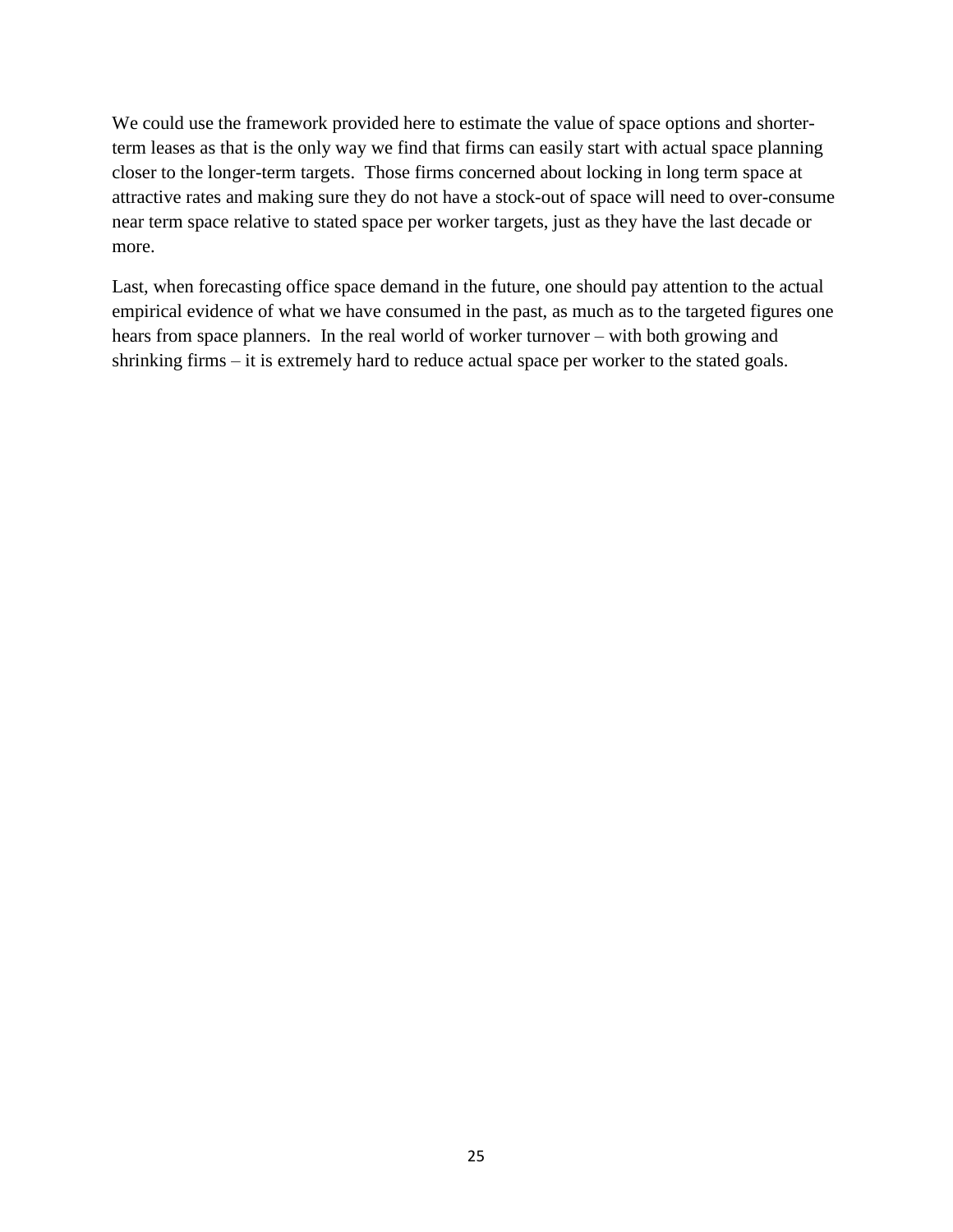References

CoreNet Global and several research reports at<http://www.corenetglobal.org/>

International Facility Management Association and several research reports available at <http://www.ifma.org/>

Carn, N., J. Rabianski, R. Racster, and M. Selden, *Real Estate Market Analysis*. Englewood Cliffs, N.J.: Prentice-Hall, 1988.

Clapp, J.M., *Dynamics of Office Markets*. AREUEA Monograph Series No. 1. Washington, D.C.: Urban Institute Press, 1993.

Clapp, J. M., *Dynamics of Office Markets: Empirical Findings and Research Issues* (AREUEA Monograph Series No. 1.) Washington, D.C.: Urban Institute Press, 1993.

Clapp, J.M. *Handbook for Real Estate Market Analysis*. Englewood Cliffs, N.J.: Prentice Hall, 1987.

CoreNet Global, "Reducing the Portfolio and Maximizing the Use of Existing Space" June, 2009 Research Bulletin, 14.

Del Casino, J.J., "A Risk Simulation Approach to Long-Range Office Demand Forecasting." *Real Estate Review*, 1985, 15:2, 82–87.

DiPasquarle, D. and W. Wheaton, *Urban Economics and Real Estate Markets*, Chapter 12, Prentice Hall, 1996.

Dowall, D.E. "Office Market Research: The Case for Segmentation," *Journal of Real Estate Development,* 1988, 4:1, 34-43.

Gibson, V. "Flexible Working Needs Flexible Space?" *Journal of Property Investment & Finance*, 2003, 21:1, 12-22.

Grissom, T.V. and J.L. Kuhle, "The Space Segmentation Technique (ST3): A New Approach to Market Analysis," *Real Estate Issues,* 1983, 8:2, 21-29.

Hakfoort, J. and R. Lie, "Office Space Per Worker: Evidence from Four European Markets," *The Journal of Real Estate Research*, 1996, Vol. 11, 2, 183-196.

Howarth, R. and E. Malisia, "Office Market Analysis: Improving Best Practice Techniques" *The Journal of Real Estate Research*, 1998, Vol. 16, No. 1. 15-34.

Hysom, J. "Office Market Analysis: A Solution to Overbuilding?" *Commercial Investment Real Journal,* 1988, 7:3, 9-13.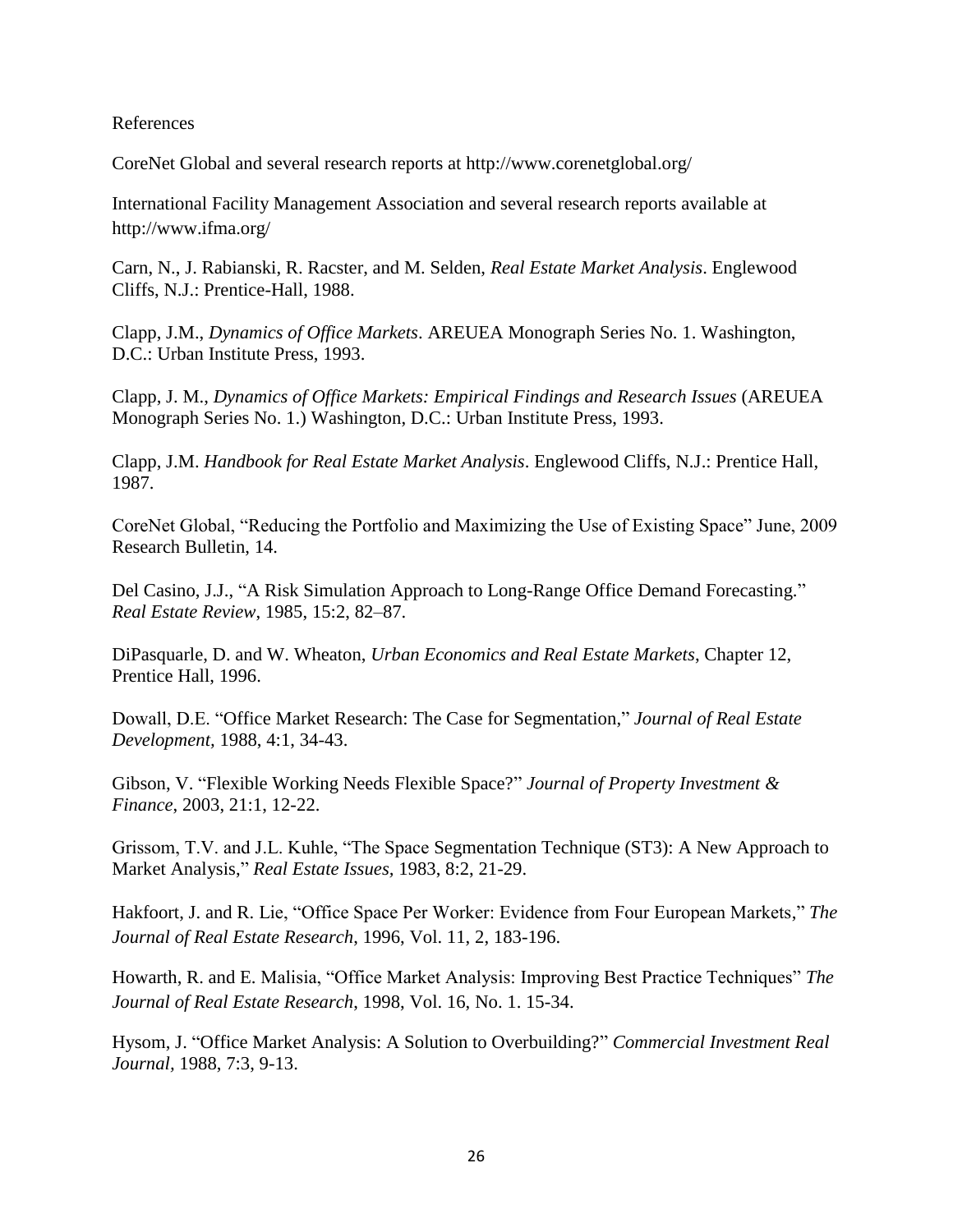Jackson, M. and N. Alintah, "Occupancy Optimization Considerations for Professional Service Firms," Cushman & Wakefield Research Report, 2010.

Jennings, C. "Predicting Demand for Office Space." *Appraisal Journal*, 1965, July, 377–82.

Jones, C. "An Economic Basis for the Analysis and Prediction of Local Office Property Markets." *Journal of Property Valuation and Investment*, 1995, 13:2, 16-30.

Kimball, J.R. and B.S. Bloomberg, "Office Space Demand Analysis." *Appraisal Journal*, 1987, 55:4, 567-77.

Lex, R.A. "Marketing Studies for Office Buildings," *Real Estate Review*, 1975, 5:2, 101-03.

Liang, Y. and J.H. Kim, "Demand for Office Space." *Real Estate Finance*, 1998, 15:2, 37-44.

Maisel, S. J. "*Demand for Office Space,"* Working Paper 89-161, Berkeley, Calif.: Center for Real Estate and Urban Economics, 1989.

McDonald, J.F. "A Survey of Econometric Models of Office Markets." *Journal of Real Estate Literature*, 2002, 10:2, 223-42.

Miller, N. and D. Pogue, "Green Buildings and Productivity," *Journal of Sustainable Real Estate,* Vol. 1, No. 1, Fall 2009.

Rabianski, J. "Office Market Demand Analysis." *Real Estate Review*, 2004, 33:2, 16–33.

Rabianski, J. "Linking Particular Office Marketability to the Market." *Real Estate Review*, 1994, 24:3, 83-86.

Rabianski, J. and K. Gibler, "Office Market Demand Analysis and Estimation Techniques: A literature review, Synthesis and Commentary," The *Journal of Real Estate Literature*, Vol. 15, No, 1, 2007.

Ragas, W.R., R.L. Ryan and T.V. Grissom, "Forecasting Office Space Demand and Office Space Report 4." Chicago, Ill.: American Institute of Real Estate Appraisers, 1989, 29-42.

Ragas, W.R., R.L. Ryan and T.V. Grissom, "Forecasting Office Space Demand and Office Space per Worker Estimates" *SIOREF Perspective*, 1992, March/April, 2-8.

Shilton, L. "The Eight Myths of Office Demand Forecasting." *Real Estate Finance Journal*, 1994, Winter, 67-72.

Schloss, N. "Technical Note: Use of Employment Data to Estimate Office Demand," *Monthly Labor Review*, 1984, 107:12, 40-44.